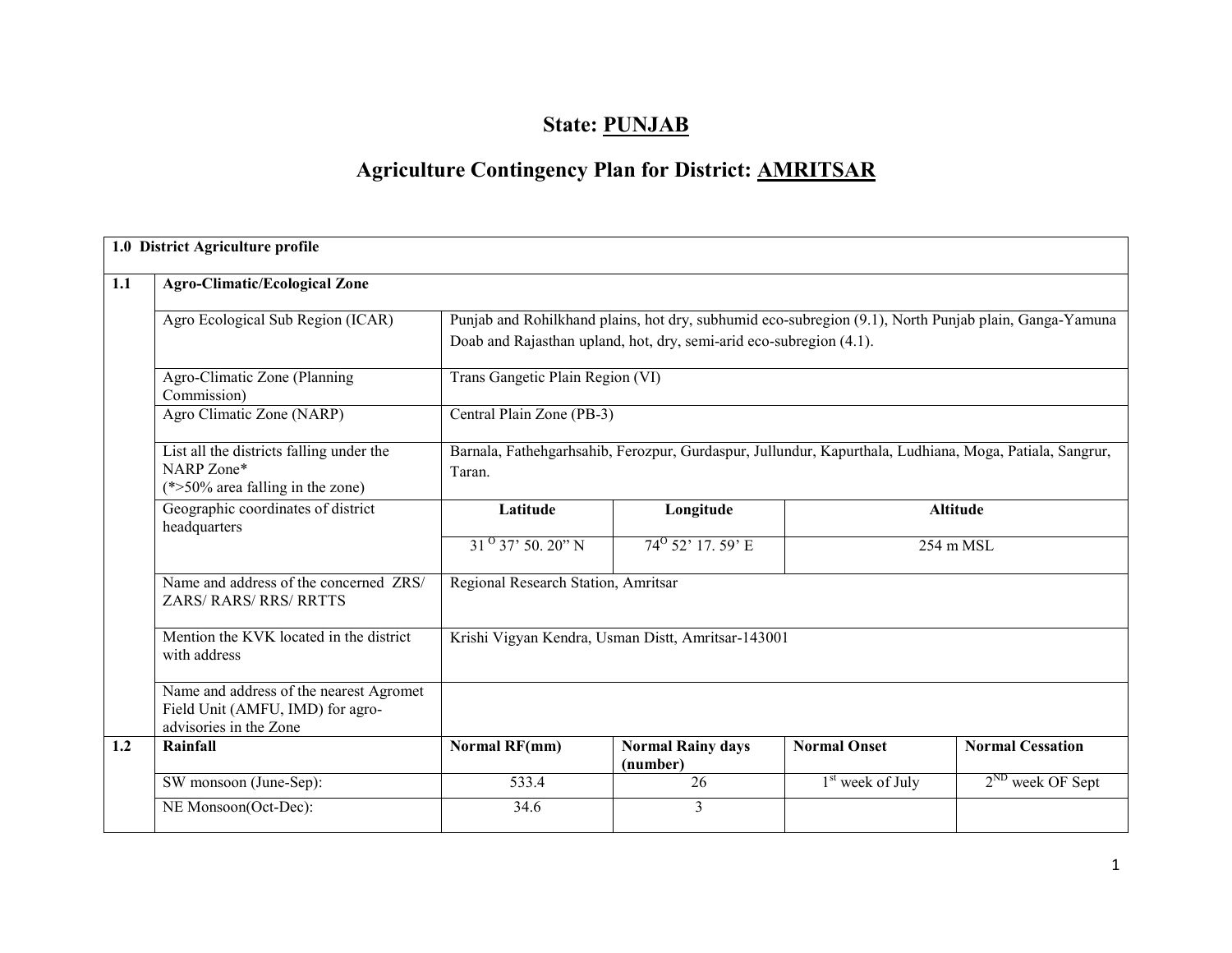| Winter (Jan-March) | 99.3  |    |  |
|--------------------|-------|----|--|
| Summer (Apr-May)   | 45.4  |    |  |
| Annual             | 712.7 | 42 |  |

| 1.3 | Land use                | Geographical | Cultivabl | Forest | Land under       | Permanent | Cultivabl | Land   | Barren and   | Current | Other   |
|-----|-------------------------|--------------|-----------|--------|------------------|-----------|-----------|--------|--------------|---------|---------|
|     | pattern of the          | area         | e area    | area   | non-             | pastures  | e         | under  | uncultivable | fallows | fallows |
|     | district (latest        |              |           |        | agricultural use |           | wasteland | Misc.  | land         |         |         |
|     | statistics)             |              |           |        |                  |           |           | tree   |              |         |         |
|     |                         |              |           |        |                  |           |           | crops  |              |         |         |
|     |                         |              |           |        |                  |           |           | and    |              |         |         |
|     |                         |              |           |        |                  |           |           | groves |              |         |         |
|     | Area $(900 \text{ ha})$ | 267.7        | 218       | 10     | 32               |           |           | -      |              |         |         |
|     |                         |              |           |        |                  |           |           |        |              |         |         |

| 1.4 | <b>Major soils</b>                       | Area $(000 \text{ ha})$ | Percent of total $(\% )$ |
|-----|------------------------------------------|-------------------------|--------------------------|
|     |                                          |                         |                          |
|     | Coarse loamy soils                       | 40.1                    | 15                       |
|     | Coarse loamy and fine loamy associations | 120.4                   | 45                       |
|     | Fine loamy associations                  | 107.1                   | 40                       |
|     | Total                                    | 267.7                   |                          |

| 1.5 | <b>Agricultural land use</b> | Area ('000 ha) | Cropping intensity % |
|-----|------------------------------|----------------|----------------------|
|     | Net sown area                | 218            | 194                  |
|     | Area sown more than once     | 204            |                      |
|     | Gross cropped area           | 422            |                      |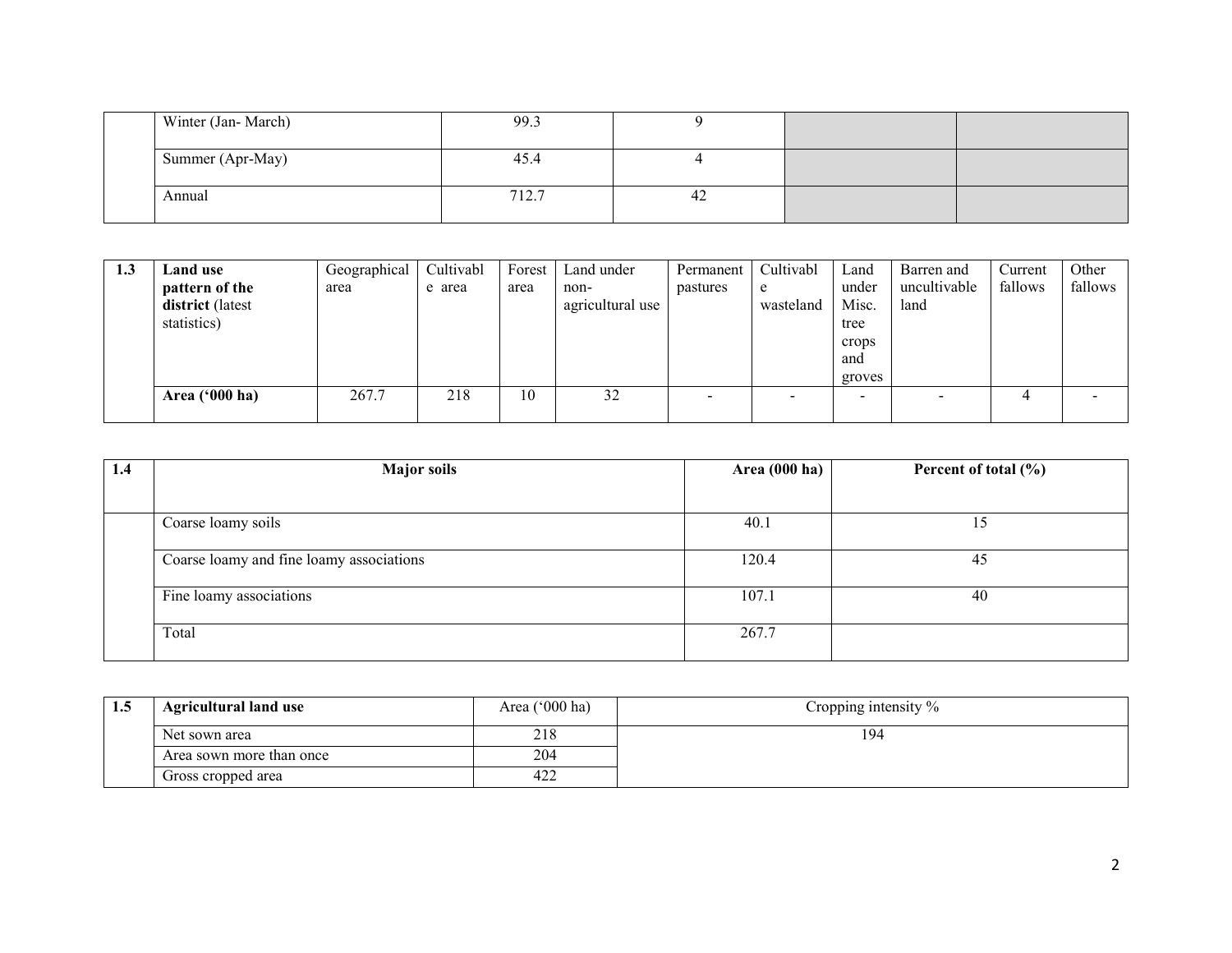| 1.6 | Irrigation                                                                                            | Area ('000 ha)        |                |                                                                                                   |  |  |  |  |  |
|-----|-------------------------------------------------------------------------------------------------------|-----------------------|----------------|---------------------------------------------------------------------------------------------------|--|--|--|--|--|
|     | Net irrigated area                                                                                    |                       | 218            |                                                                                                   |  |  |  |  |  |
|     | Gross irrigated area                                                                                  | 422                   |                |                                                                                                   |  |  |  |  |  |
|     | Rainfed area                                                                                          |                       | $\blacksquare$ |                                                                                                   |  |  |  |  |  |
|     | <b>Sources of Irrigation</b>                                                                          | Number                | Area ('000 ha) | Percentage of total irrigated area                                                                |  |  |  |  |  |
|     | (15 % area of Amritsar is<br>Canals<br>canal irrigated)                                               |                       | 54             |                                                                                                   |  |  |  |  |  |
|     | Tanks                                                                                                 |                       | $\blacksquare$ |                                                                                                   |  |  |  |  |  |
|     | Open wells                                                                                            |                       | $\blacksquare$ |                                                                                                   |  |  |  |  |  |
|     | Bore wells                                                                                            | 82847                 | 164            |                                                                                                   |  |  |  |  |  |
|     | Lift irrigation schemes                                                                               |                       | $\sim$         |                                                                                                   |  |  |  |  |  |
|     | Micro-irrigation                                                                                      |                       | $\mathbf{r}$   |                                                                                                   |  |  |  |  |  |
|     | Other sources (please specify)                                                                        |                       |                |                                                                                                   |  |  |  |  |  |
|     | <b>Total Irrigated Area</b>                                                                           |                       | 218            |                                                                                                   |  |  |  |  |  |
|     | Pump sets                                                                                             |                       |                |                                                                                                   |  |  |  |  |  |
|     | No. of Tractors                                                                                       |                       |                |                                                                                                   |  |  |  |  |  |
|     | Groundwater availability and use*<br>(Data source: State/Central Ground<br>water Department /Board)   | No. of blocks/Tehsils | $(\%)$ area    | Quality of water (specify the<br>problem such as high levels of<br>arsenic, fluoride, saline etc) |  |  |  |  |  |
|     | Over exploited                                                                                        | 08                    | 100            | Fit to unfit water with respect to                                                                |  |  |  |  |  |
|     | Critical                                                                                              | $\overline{a}$        |                | RSC. No problem of salinity (EC)                                                                  |  |  |  |  |  |
|     | Semi-critical                                                                                         | $\overline{a}$        |                | and Fluoride in water                                                                             |  |  |  |  |  |
|     | Safe                                                                                                  |                       |                |                                                                                                   |  |  |  |  |  |
|     | Wastewater availability and use                                                                       |                       |                |                                                                                                   |  |  |  |  |  |
|     | Ground water quality                                                                                  |                       |                |                                                                                                   |  |  |  |  |  |
|     | *over-exploited: groundwater utilization > 100%; critical: 90-100%; semi-critical: 70-90%; safe: <70% |                       |                |                                                                                                   |  |  |  |  |  |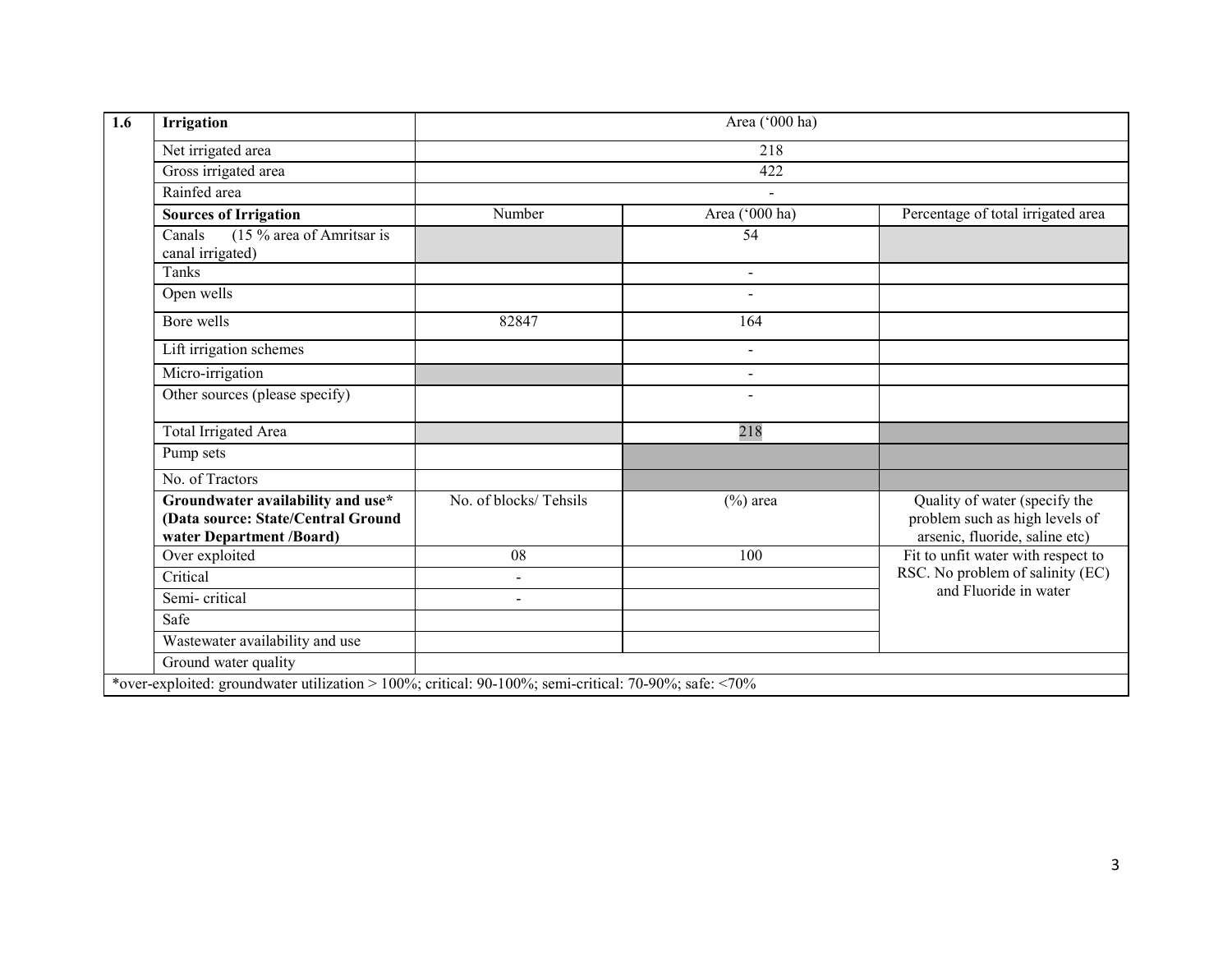| Major field crops cultivated | Area ('000 ha)   |                          |                 |                  |                          |                          |        |                          |
|------------------------------|------------------|--------------------------|-----------------|------------------|--------------------------|--------------------------|--------|--------------------------|
|                              |                  | <b>Kharif</b>            |                 |                  | Rabi                     |                          |        |                          |
|                              | <b>Irrigated</b> | Rainfed                  | <b>Total</b>    | <b>Irrigated</b> | Rainfed                  | <b>Total</b>             | Summer | <b>Grand</b> total       |
| Rice                         | 183              | $\sim$                   | 183             |                  |                          |                          |        | 183                      |
| Maize                        | 01               |                          | $\overline{01}$ |                  |                          |                          |        | $\overline{01}$          |
| Arhar                        | 0.2              | $\overline{\phantom{a}}$ | 0.2             |                  |                          |                          |        | $0.2\,$                  |
| Moong                        | 0.1              | $\overline{\phantom{a}}$ | 0.1             |                  |                          |                          |        | 0.1                      |
| Cotton                       | $\blacksquare$   | $\blacksquare$           | $\blacksquare$  |                  |                          |                          |        | $\overline{\phantom{a}}$ |
| Wheat                        |                  | $\blacksquare$           |                 | 187              | $\blacksquare$           | 187                      |        | 187                      |
| Barley                       |                  |                          |                 | $\blacksquare$   | $\overline{\phantom{a}}$ | $\overline{\phantom{a}}$ |        |                          |
| Rapeseed and Mustard         |                  |                          |                 |                  | $\overline{\phantom{a}}$ |                          |        |                          |
| Sunflower                    |                  |                          |                 | $\blacksquare$   |                          | $\blacksquare$           | 0.5    | 0.5                      |

#### 1.7 Area under major field crops & horticulture (as per latest figures) (2008-09)

| Horticulture crops - | Area ('000 ha) |
|----------------------|----------------|
| Fruits               |                |
|                      | <b>Total</b>   |
|                      |                |
| Kinnow               | 0.4            |
| Orange and Malta     | 0.07           |
| Lemon                | 0.03           |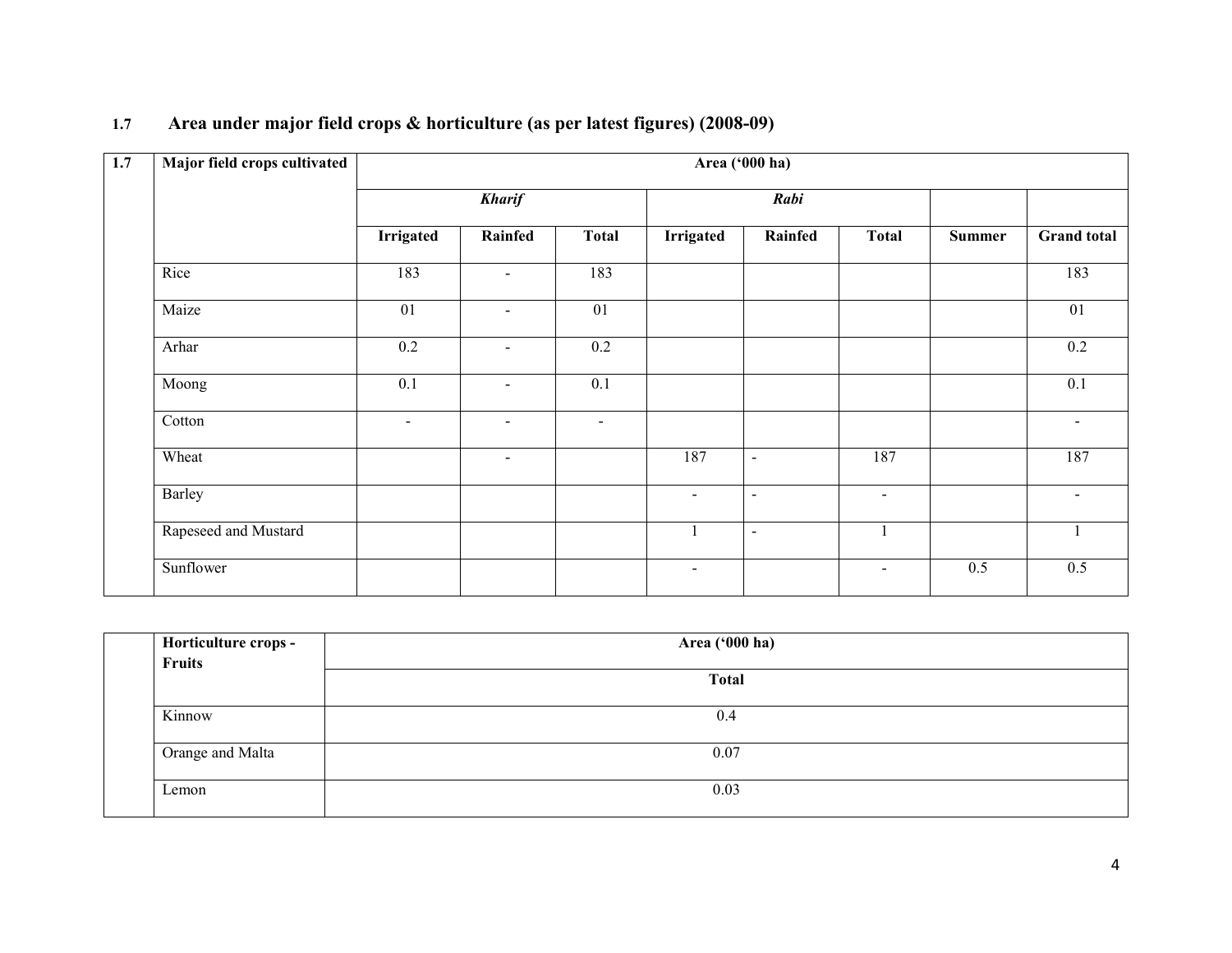| Mangoes                         | 0.128        |  |
|---------------------------------|--------------|--|
| Litchi                          | 0.05         |  |
| Guava                           | 0.3z         |  |
| Pear                            | 0.80         |  |
| Peach                           | 0.05         |  |
| Plum                            | 0.02         |  |
| Grapes                          | 0.0002       |  |
| Ber                             | 0.0008       |  |
| Misc                            | 0.09         |  |
| Vegetables                      | <b>Total</b> |  |
| Potato                          | 3.09         |  |
| Onion                           | 0.5          |  |
| Winter Vegetables               | 0.4          |  |
| Summer vegetables               | 0.6          |  |
| Medicinal and Aromatic<br>crops | <b>Total</b> |  |
| Plantation crops                |              |  |
| Fodder crops                    |              |  |
|                                 |              |  |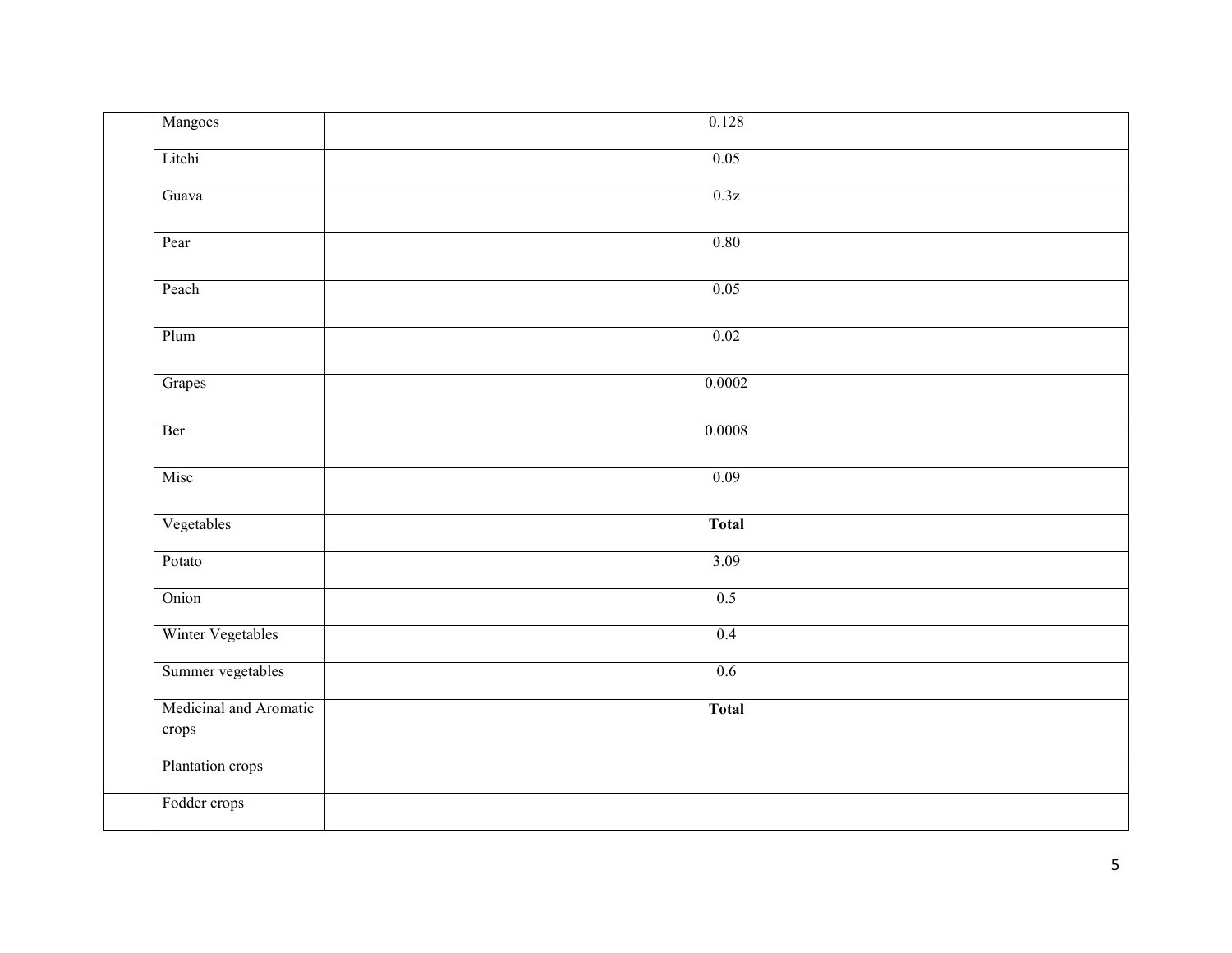| Total fodder crop area |  |
|------------------------|--|
| Grazing land           |  |
| Sericulture etc        |  |

| 1.8  | Livestock (in number)                                       |                        | <b>Male ('000)</b>     |                          | Female ('000)                            |                                                        | <b>Total ('000)</b> |                              |
|------|-------------------------------------------------------------|------------------------|------------------------|--------------------------|------------------------------------------|--------------------------------------------------------|---------------------|------------------------------|
|      | Non descriptive Cattle (local low yielding)                 |                        | 1.7                    |                          | 12.1                                     |                                                        | 13.8                |                              |
|      | Crossbred cattle                                            |                        | 7.9                    |                          | 80.0                                     |                                                        | 79.9                |                              |
|      | Non descriptive Buffaloes (local low yielding)              |                        | 1.1                    |                          | 9.2                                      |                                                        | 10.3                |                              |
|      | <b>Graded Buffaloes</b>                                     |                        | 25.7                   |                          | 261.9                                    |                                                        | 287.6               |                              |
|      | Goat                                                        |                        | 3.0                    |                          | 8.3                                      |                                                        | 11.3                |                              |
|      | Sheep                                                       |                        | 2.                     |                          | 2.9                                      |                                                        | 8.1                 |                              |
|      | Others Equine (Horse &Pony)                                 |                        | 1.4                    |                          | 0.9                                      |                                                        | 2.4                 |                              |
|      | Commercial dairy farms (Number)                             |                        |                        |                          |                                          |                                                        | 177                 |                              |
| 1.9  | Poultry                                                     |                        | No. of farms           |                          |                                          | Total No. of birds ('000)                              |                     |                              |
|      | Commercial                                                  |                        | 63                     |                          |                                          | 245222                                                 |                     |                              |
|      | Backyard                                                    |                        | 26423                  |                          |                                          |                                                        |                     |                              |
| 1.10 | Fisheries (Data source: Chief Planning Officer of district) |                        |                        |                          |                                          |                                                        |                     |                              |
|      | A. Capture : Not Applicable                                 |                        |                        |                          |                                          |                                                        |                     |                              |
|      | i) Marine (Data Source: Fisheries Department)               | No. of<br>fishermen    |                        | <b>Boats</b>             |                                          | <b>Nets</b>                                            |                     | <b>Storage</b><br>facilities |
|      |                                                             |                        | Mechanized             | Non-<br>mechanized       | Mechanized<br>(Trawl nets,<br>Gill nets) | Non-mechanized<br>(Shore Seines,<br>Stake & trap nets) |                     | (Ice<br>plants<br>etc.)      |
|      | ii) Inland (Data Source: Fisheries Department)              | No. Farmer owned ponds |                        | <b>No. of Reservoirs</b> |                                          | No. of village tanks                                   |                     |                              |
|      |                                                             |                        | 121                    |                          | 01                                       |                                                        | 231                 |                              |
|      | <b>B.</b> Culture                                           |                        |                        |                          |                                          |                                                        |                     |                              |
|      |                                                             |                        | Water Spread Area (ha) |                          | Yield (t/ha)                             |                                                        |                     | <b>Production ('000</b>      |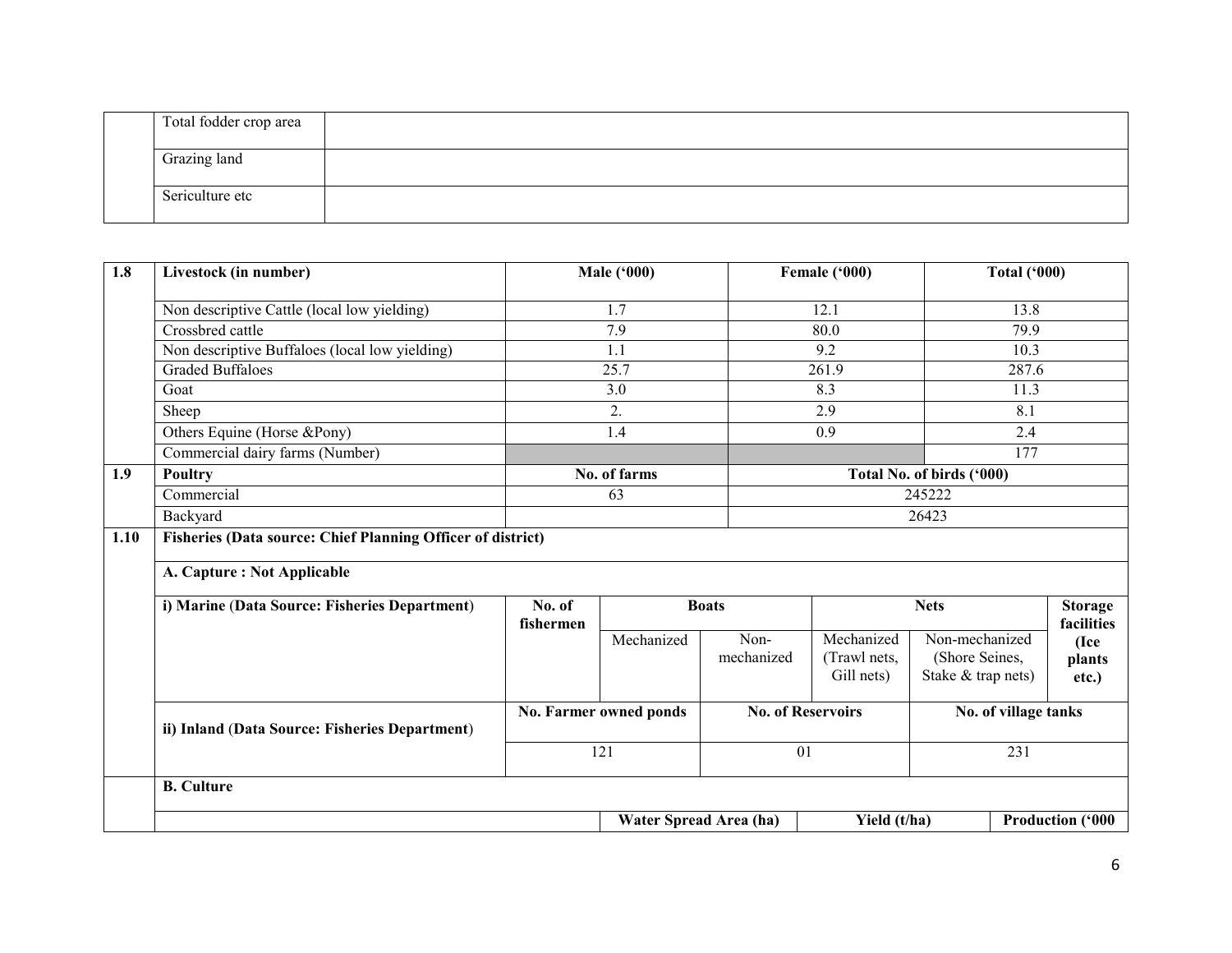|                                                                |       |     | tons) |
|----------------------------------------------------------------|-------|-----|-------|
| i) Brackish water (Data Source: MPEDA/Fisheries<br>Department) |       |     |       |
| ii) Fresh water (Data Source: Fisheries Department)            | 509.8 | 0.1 |       |

## 1.11 Production and Productivity of major crops (Average of last 5 years: 2004, 05, 06, 07, 08; specify years)

| 1.11 | Name of crop            |                         | Kharif                                                            |                       | Rabi                    | <b>Summer</b>         |                         | <b>Total</b>          |                         | Crop                                   |
|------|-------------------------|-------------------------|-------------------------------------------------------------------|-----------------------|-------------------------|-----------------------|-------------------------|-----------------------|-------------------------|----------------------------------------|
|      |                         | Production<br>(000 M t) | Productivity<br>(kg/ha)                                           | Production<br>(000 t) | Productivity<br>(kg/ha) | Production<br>(000 t) | Productivity<br>(kg/ha) | Production<br>(000 t) | Productivity<br>(kg/ha) | residue as<br>fodder<br>(000)<br>tons) |
|      |                         |                         | Major Field crops (Crops to be identified based on total acreage) |                       |                         |                       |                         |                       |                         |                                        |
|      | Rice                    | 532                     | 2907                                                              |                       |                         |                       |                         | 532                   | 2907                    |                                        |
|      | Maize                   | $\overline{4}$          | 3857                                                              |                       |                         |                       |                         | $\overline{4}$        | 3857                    |                                        |
|      | Arhar                   | 0.2                     |                                                                   |                       |                         |                       |                         | 0.2                   |                         |                                        |
|      | Moong                   | 0.1                     |                                                                   |                       |                         |                       |                         | 0.1                   |                         |                                        |
|      | Cotton                  |                         |                                                                   | $\sim$                | $\blacksquare$          |                       |                         |                       |                         |                                        |
|      | Wheat                   |                         |                                                                   | 757                   | 4049                    |                       |                         | 757                   | 4049                    |                                        |
|      | Barley                  |                         |                                                                   | $\sim$                | $\sim$                  |                       |                         | $\sim$                | $\sim$                  |                                        |
|      | Rapeseed and<br>Mustard |                         |                                                                   | $\mathbf{1}$          | 1030                    |                       |                         | $\mathbf{1}$          | 1030                    |                                        |
|      | Sunflower               |                         |                                                                   | $\blacksquare$        | $\blacksquare$          | $0.8\,$               | 1545                    | $0.8\,$               | 1545                    |                                        |
|      | Potato                  |                         |                                                                   | 78.9                  | 25440                   |                       |                         | 78.9                  | 25440                   |                                        |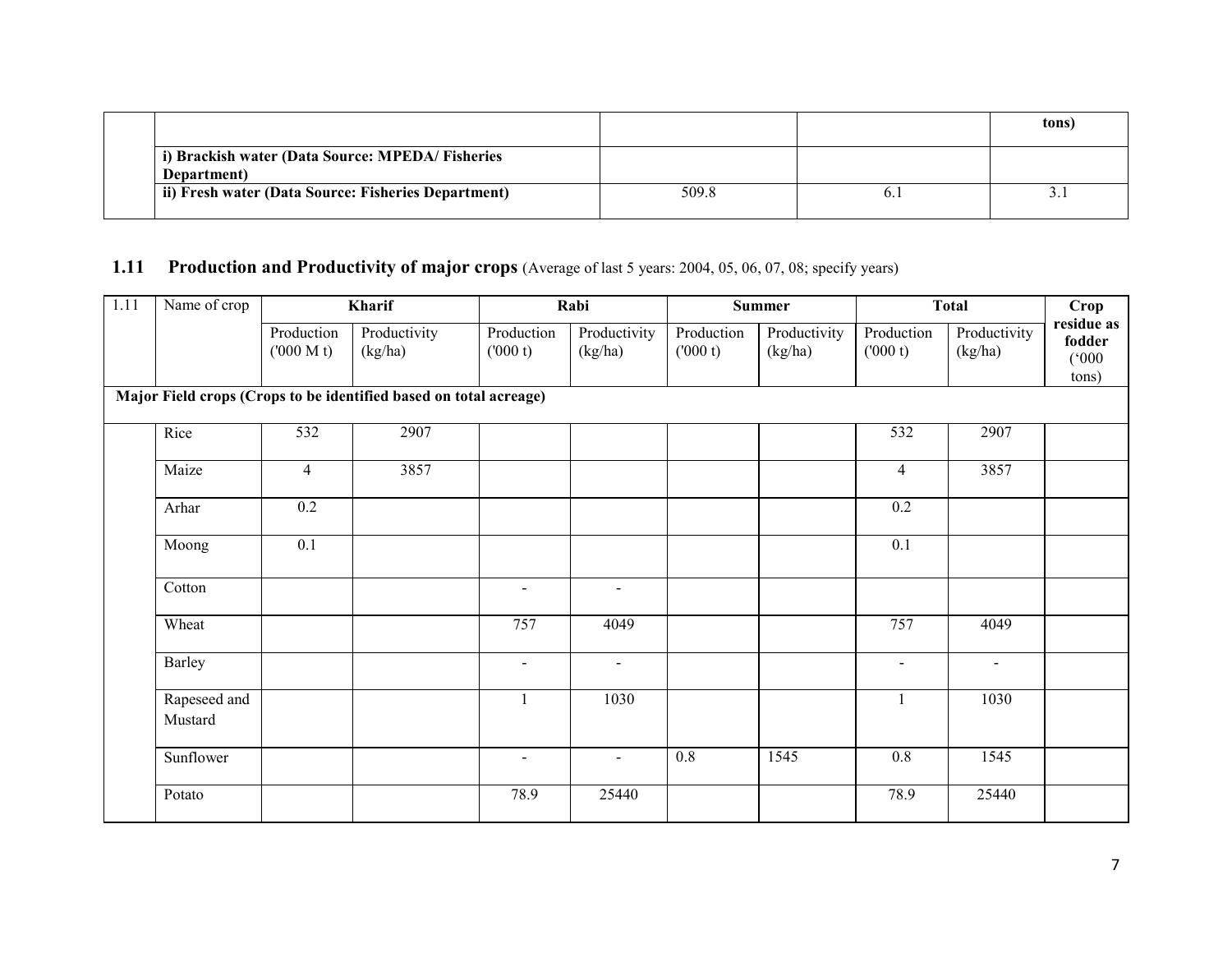|                     |                                  | Major Horticultural crops (Crops to be identified based on total acreage) |  |  |  |  |
|---------------------|----------------------------------|---------------------------------------------------------------------------|--|--|--|--|
| Crop                | Production<br>(Metric<br>tonnes) | Productivity<br>(kg/ha)                                                   |  |  |  |  |
| Kinnow              | 7420                             | 18424                                                                     |  |  |  |  |
| Orange and<br>malta | 573                              | 7650                                                                      |  |  |  |  |
| Lemon               | 236                              | 7610                                                                      |  |  |  |  |
| Mangoes             | 1684                             | 13344                                                                     |  |  |  |  |
| Litchi              | 690                              | 13814                                                                     |  |  |  |  |
| Guava               | 7710                             | 21150                                                                     |  |  |  |  |
| Pear                | 18104                            | 22824                                                                     |  |  |  |  |
| Peach               | 924                              | 17324                                                                     |  |  |  |  |
| Plum                | 360                              | 17424                                                                     |  |  |  |  |
| Grapes              | 56                               | 28434                                                                     |  |  |  |  |
| Ber                 | 137                              | 17234                                                                     |  |  |  |  |
| Misc                | 1130                             |                                                                           |  |  |  |  |
|                     |                                  |                                                                           |  |  |  |  |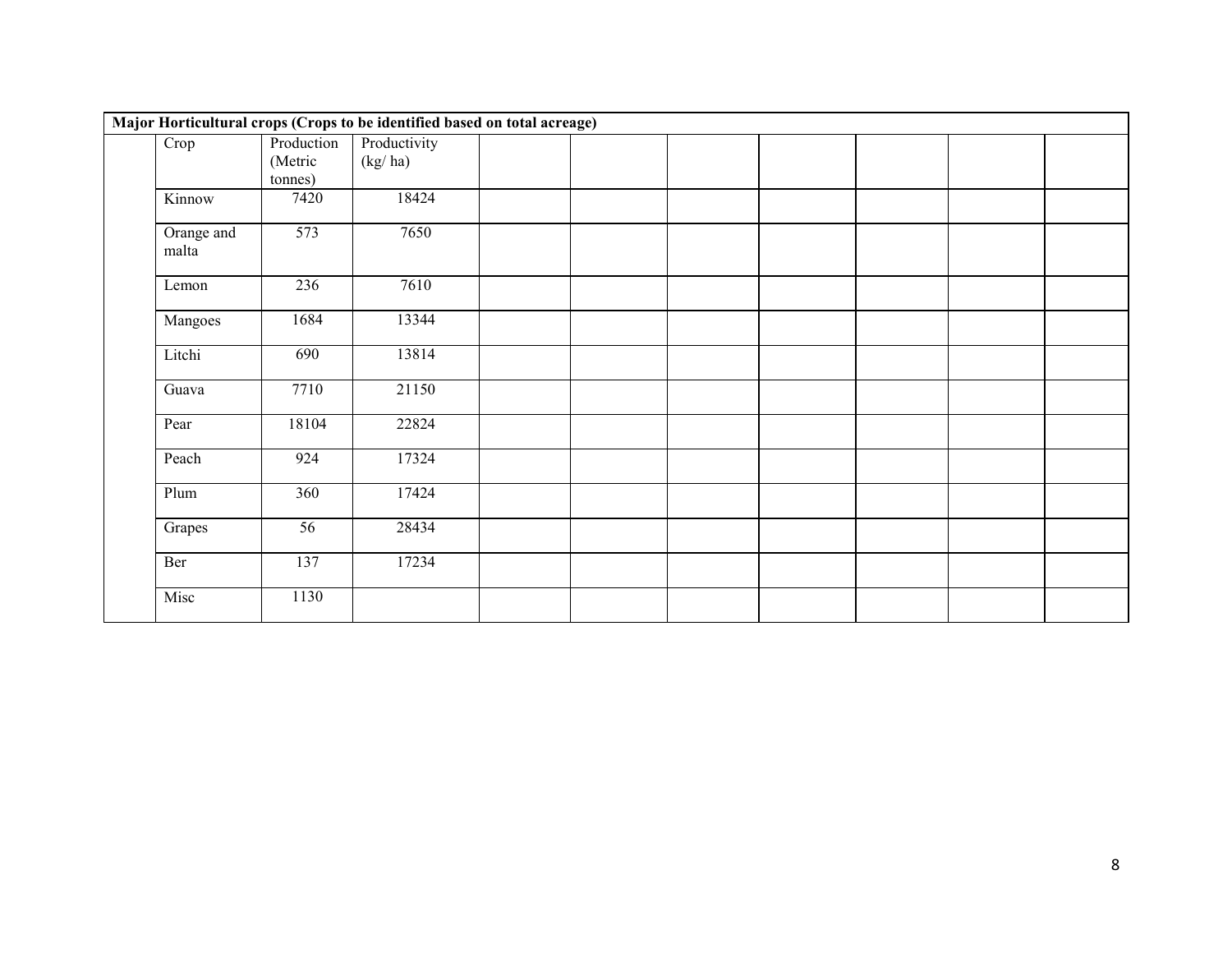| 1.12 | Sowing window for 5 major | Paddy                       | Wheat                | Sunflower                             | Maize                   | Oilseeds           |
|------|---------------------------|-----------------------------|----------------------|---------------------------------------|-------------------------|--------------------|
|      | field crops               |                             |                      |                                       |                         |                    |
|      | Kharif-Rainfed            |                             |                      |                                       |                         |                    |
|      | Kharif-Irrigated          | $2nd$ week of June to $1st$ |                      |                                       | $4th$ week May to $4th$ |                    |
|      |                           | week July                   |                      |                                       | week June               |                    |
|      | Rabi-Rainfed              |                             |                      |                                       |                         |                    |
|      |                           |                             | $4^{\text{th}}$ week |                                       |                         | $2nd$ week October |
|      | Rabi-Irrigated            |                             |                      |                                       |                         |                    |
|      |                           |                             | October to 1st       |                                       |                         | to $1st$ week      |
|      |                           |                             | week December        |                                       |                         | December           |
|      | Spring-Irrigated          |                             |                      | $2nd$ week to 4 <sup>th</sup> week of |                         |                    |
|      |                           |                             |                      | January                               |                         |                    |

| 1.13 | What is the major contingency the district is prone to? (Tick mark)                                                                                         | Regular                  | Occasional | <b>None</b> |
|------|-------------------------------------------------------------------------------------------------------------------------------------------------------------|--------------------------|------------|-------------|
|      | Drought                                                                                                                                                     |                          |            |             |
|      | Flood                                                                                                                                                       | $\overline{\phantom{a}}$ |            |             |
|      | Cyclone                                                                                                                                                     |                          |            |             |
|      | Hail storm                                                                                                                                                  |                          |            |             |
|      | Heat wave                                                                                                                                                   |                          |            |             |
|      | Cold wave                                                                                                                                                   |                          |            |             |
|      | Frost                                                                                                                                                       | $\overline{\phantom{a}}$ |            |             |
|      | Sea water intrusion                                                                                                                                         | $\overline{\phantom{0}}$ |            |             |
|      | Pests and disease outbreak (Yellow rust on wheat, BLB on paddy, Late blight on<br>potato, Sucking pests like aphids, jassid, whitefly, Mealy bug in cotton) |                          |            |             |
|      | Others Yellow vein mosaic virus in Mungbean                                                                                                                 |                          |            |             |

| 1.14 | Include Digital maps of the<br>district for | Location map of district within State as Annexure I | Enclosed: Yes |
|------|---------------------------------------------|-----------------------------------------------------|---------------|
|      |                                             | Mean annual rainfall as Annexure 2                  | Enclosed: No  |
|      |                                             | Soil map as Annexure 3                              | Enclosed: No  |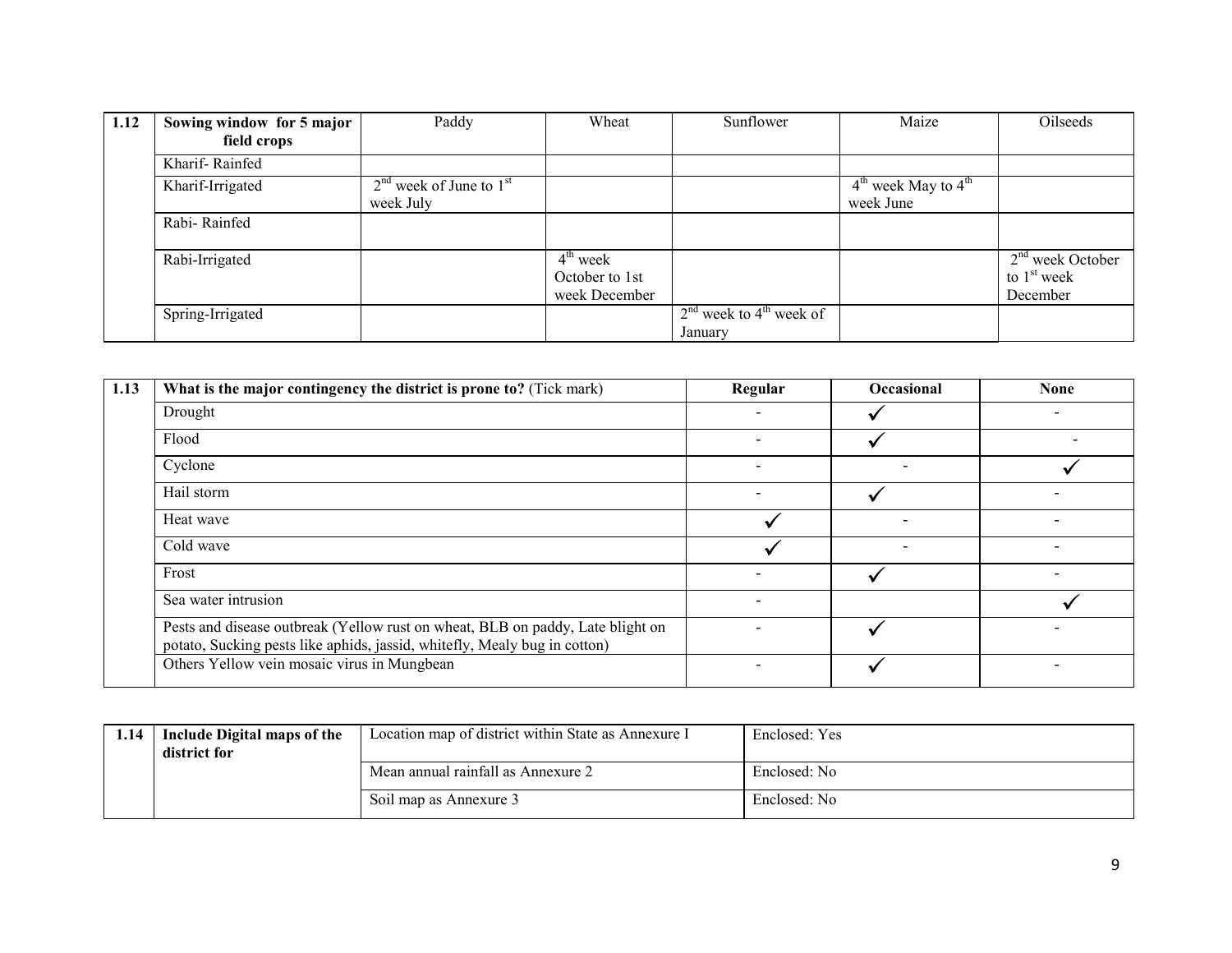

Location map of district within State as Annexure I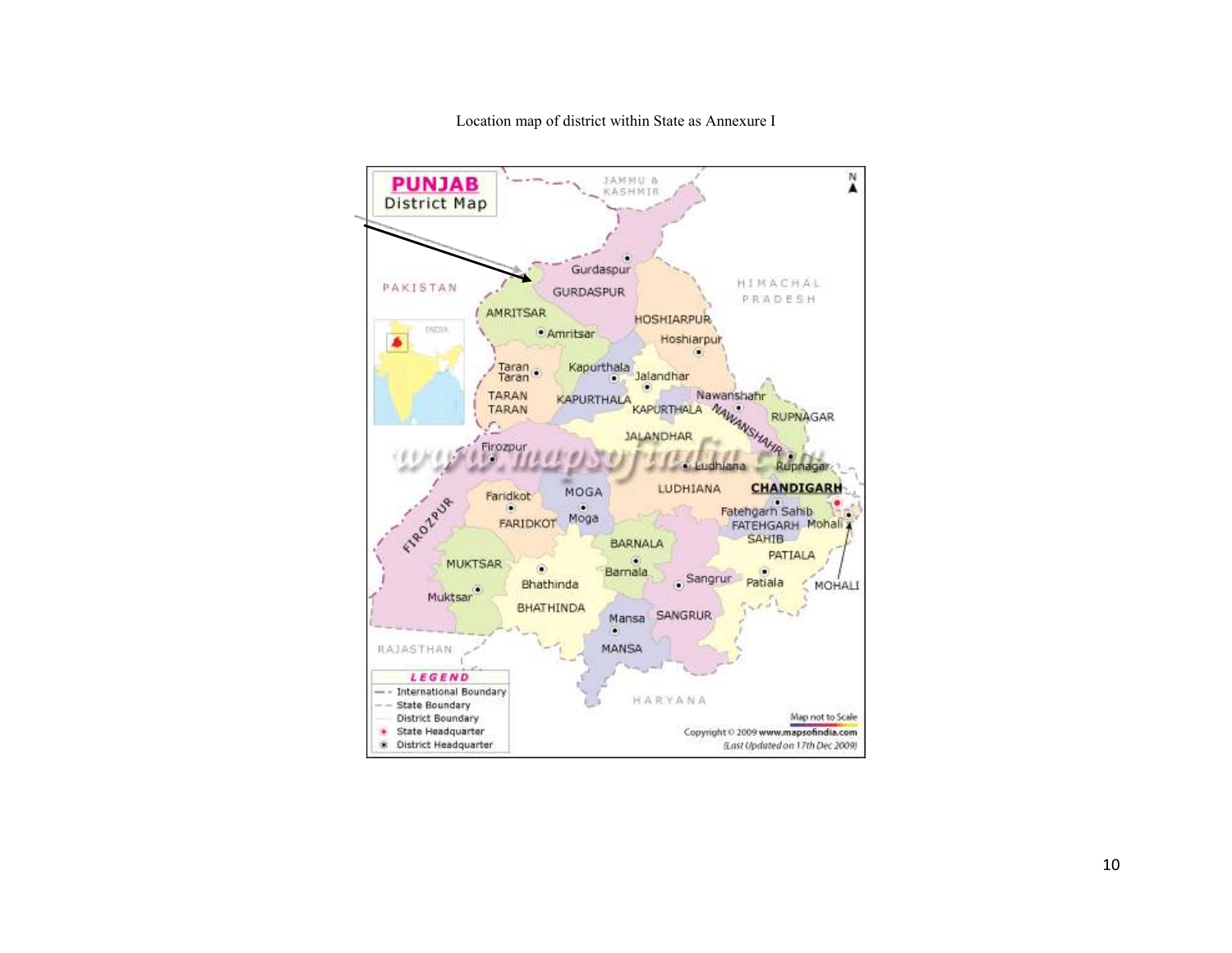#### 2.0 Strategies for weather related contingencies

#### 2.1 Drought

### 2.1.1 Rainfed situation –Not applicable

| Condition                                  | <b>Suggested Contingency measures</b> |                                         |                                                       |                    |                              |
|--------------------------------------------|---------------------------------------|-----------------------------------------|-------------------------------------------------------|--------------------|------------------------------|
| Early season<br>drought (delayed<br>onset) | <b>Major Farming</b><br>situation     | <b>Normal Crop / Cropping</b><br>system | Change in crop / cropping<br>system including variety | Agronomic measures | Remarks on<br>Implementation |
|                                            |                                       |                                         | Not applicable                                        |                    |                              |
| Delay by 2 weeks                           |                                       |                                         |                                                       |                    |                              |

| Condition                                  |                                   | <b>Suggested Contingency measures</b> |                                                       |                           |                              |  |
|--------------------------------------------|-----------------------------------|---------------------------------------|-------------------------------------------------------|---------------------------|------------------------------|--|
| Early season<br>drought (delayed<br>onset) | <b>Major Farming</b><br>situation | <b>Normal Crop/Cropping</b><br>system | Change in crop / cropping<br>system including variety | <b>Agronomic measures</b> | Remarks on<br>Implementation |  |
|                                            |                                   |                                       | Not applicable                                        |                           |                              |  |
| Delay by 4 weeks                           |                                   |                                       |                                                       |                           |                              |  |

| Condition                                  | <b>Suggested Contingency measures</b> |                                       |                                                       |                           |                              |
|--------------------------------------------|---------------------------------------|---------------------------------------|-------------------------------------------------------|---------------------------|------------------------------|
| Early season<br>drought (delayed<br>onset) | <b>Major Farming</b><br>situation     | <b>Normal Crop/Cropping</b><br>system | Change in crop / cropping<br>system including variety | <b>Agronomic measures</b> | Remarks on<br>Implementation |
| Delay by 6 weeks                           |                                       |                                       | Not applicable                                        |                           |                              |
|                                            |                                       |                                       |                                                       |                           |                              |

| <b>Condition</b>                                  |                                   |                                       | <b>Suggested Contingency measures</b>                 |                    |                              |  |
|---------------------------------------------------|-----------------------------------|---------------------------------------|-------------------------------------------------------|--------------------|------------------------------|--|
| <b>Early season</b><br>drought (delayed<br>onset) | <b>Major Farming</b><br>situation | <b>Normal Crop/Cropping</b><br>system | Change in crop / cropping<br>system including variety | Agronomic measures | Remarks on<br>Implementation |  |
| Delay by 8 weeks                                  |                                   | Not applicable                        |                                                       |                    |                              |  |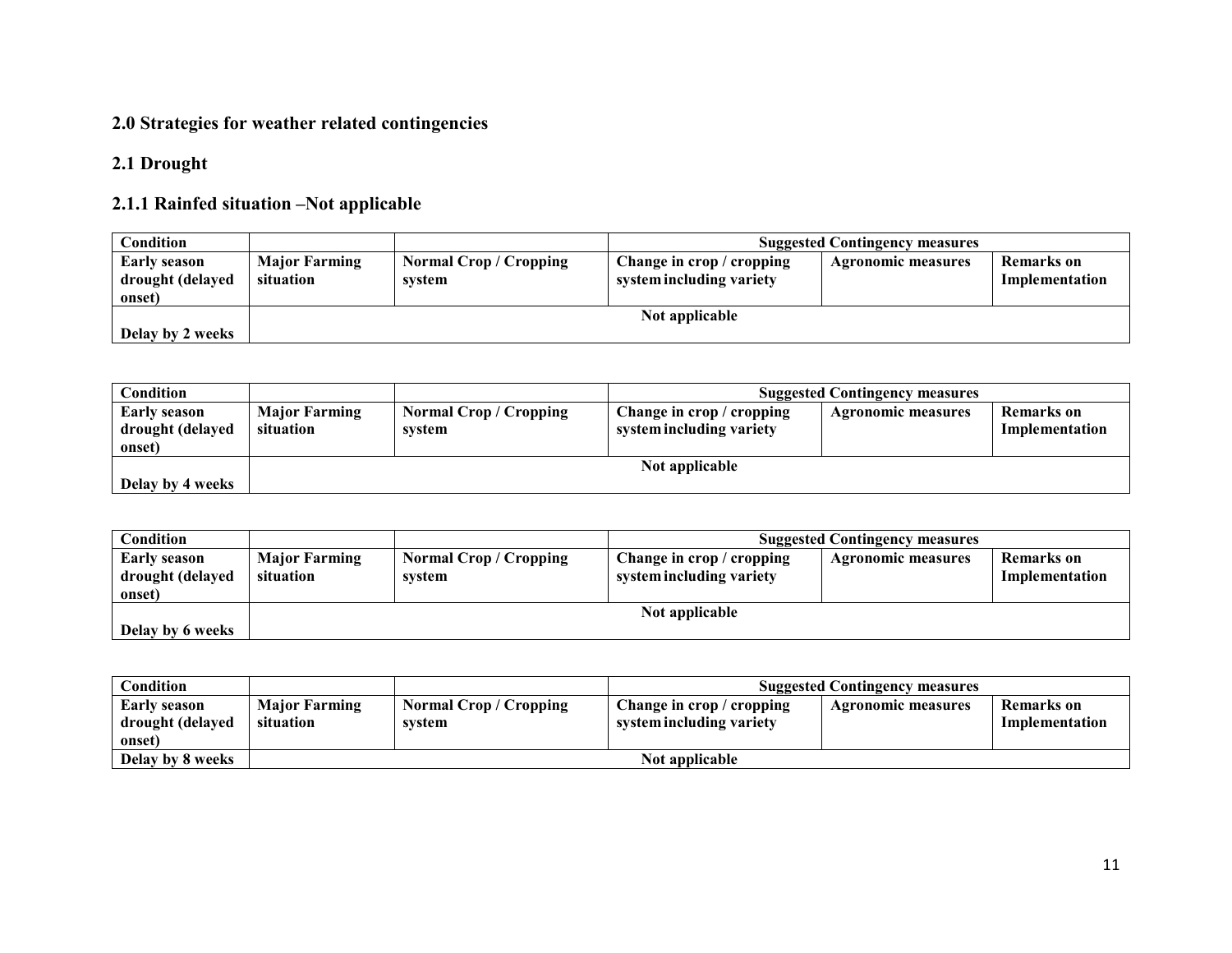| <b>Condition</b>    |                      |                             | <b>Suggested Contingency measures</b> |                       |                   |  |
|---------------------|----------------------|-----------------------------|---------------------------------------|-----------------------|-------------------|--|
| Early season        | <b>Major Farming</b> | <b>Normal Crop/cropping</b> | Crop management                       | Soil nutrient &       | <b>Remarks</b> on |  |
| drought (Normal     | situation            | system                      |                                       | moisture conservation | Implementation    |  |
| onset)              |                      |                             |                                       | measues               |                   |  |
| <b>Normal onset</b> |                      |                             | Not applicable                        |                       |                   |  |
| followed by 15-20   |                      |                             |                                       |                       |                   |  |
| days dry spell      |                      |                             |                                       |                       |                   |  |
| after sowing        |                      |                             |                                       |                       |                   |  |
| leading to poor     |                      |                             |                                       |                       |                   |  |
| germination/crop    |                      |                             |                                       |                       |                   |  |
| stand etc.          |                      |                             |                                       |                       |                   |  |

| Condition               |                      |                                    | <b>Suggested Contingency measures</b> |                          |                   |  |
|-------------------------|----------------------|------------------------------------|---------------------------------------|--------------------------|-------------------|--|
| Mid season              | <b>Major Farming</b> | <b>Normal Crop/cropping system</b> | Crop management                       | Soil nutrient & moisture | <b>Remarks</b> on |  |
| drought (long dry       | situation            |                                    |                                       | conservation measures    | Implementation    |  |
| spell, consecutive      |                      |                                    |                                       |                          |                   |  |
| 2 weeks rainless        |                      |                                    |                                       |                          |                   |  |
| $(>2.5$ mm)             |                      |                                    |                                       |                          |                   |  |
| period)                 |                      |                                    |                                       |                          |                   |  |
| At vegetative           |                      |                                    |                                       |                          |                   |  |
| stage                   |                      |                                    |                                       |                          |                   |  |
| At flowering/           |                      |                                    |                                       |                          |                   |  |
| fruiting stage          |                      |                                    |                                       |                          |                   |  |
| <b>Terminal drought</b> |                      |                                    |                                       |                          |                   |  |
| (Early withdrawal       |                      |                                    |                                       |                          |                   |  |
| of monsoon)             |                      |                                    |                                       |                          |                   |  |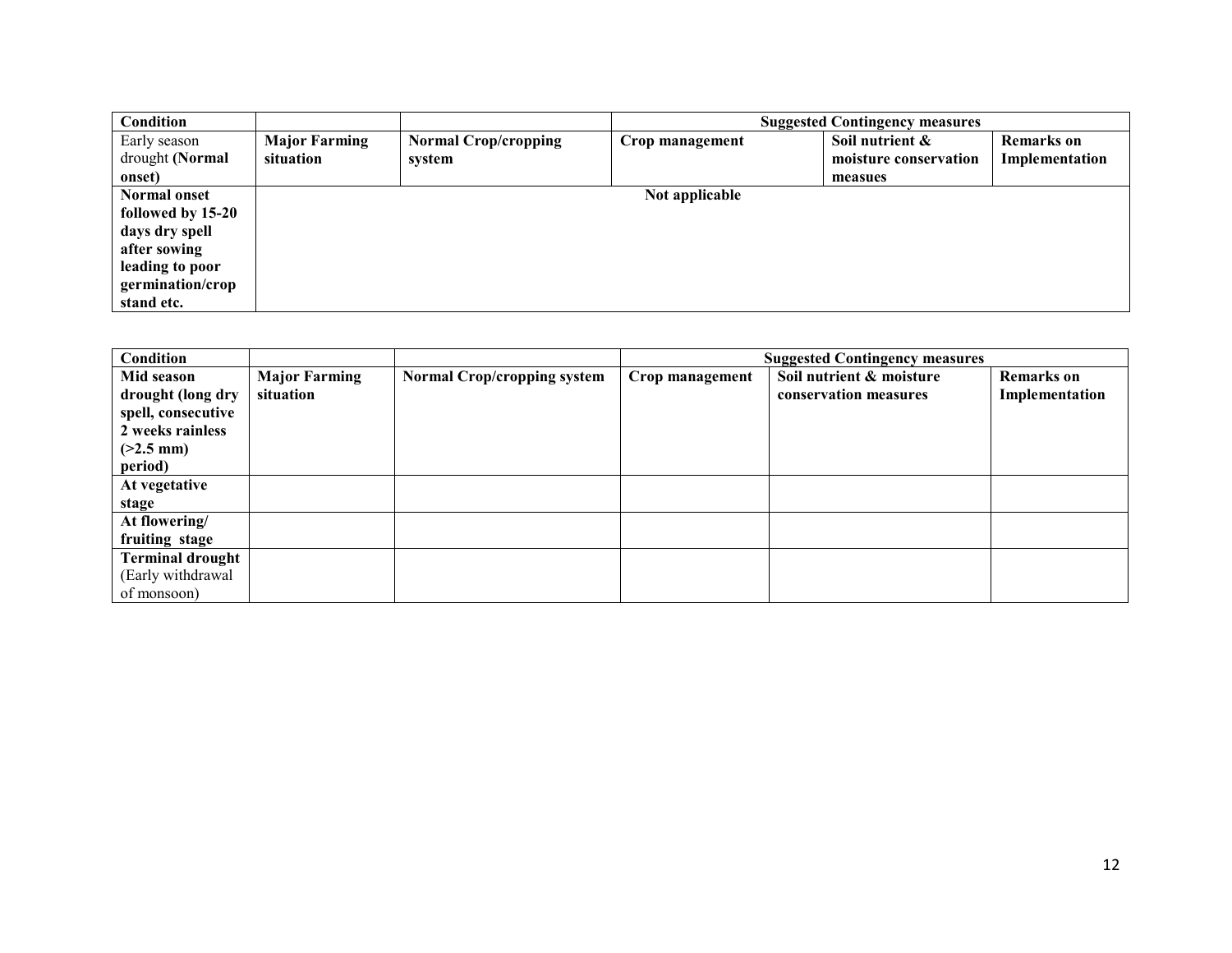| Condition                                                    |                                       |                             |                                                                                                                         | <b>Suggested Contingency measures</b>                                                    |                                                                                                                  |
|--------------------------------------------------------------|---------------------------------------|-----------------------------|-------------------------------------------------------------------------------------------------------------------------|------------------------------------------------------------------------------------------|------------------------------------------------------------------------------------------------------------------|
|                                                              | <b>Major Farming</b>                  | <b>Normal Crop/cropping</b> | Change in crop/cropping system                                                                                          | <b>Agronomic measures</b>                                                                | <b>Remarks</b> on                                                                                                |
|                                                              | situation                             | system                      |                                                                                                                         |                                                                                          | Implementation                                                                                                   |
| Delayed of water<br>in release canals<br>due to low rainfall | Tube well irrigated<br>alluvial soils | Paddy                       | Short duration varieties (PR-115)<br>and Basmati rice (Pusa Basmati-1,<br>Pusa 1121, Punjab Basmati-2,<br>Punjab Mehak) | Direct seeding of paddy<br>and laser land leveling<br>should be done.                    | Direct seeding of<br>rice saves about<br>20% of irrigation<br>water<br>Laser leveling of<br>field also saves 20- |
|                                                              |                                       |                             |                                                                                                                         |                                                                                          | 25 % of irrigation<br>water.                                                                                     |
|                                                              |                                       | Maize                       | Short duration maize varieties like<br>PMH2 and JH -3459 can be grown                                                   |                                                                                          |                                                                                                                  |
|                                                              |                                       | Wheat                       | Gram (PDG 4 and PDG 3)                                                                                                  | Deep tillage should be<br>done<br>upto $22.5$<br>cm<br>found to be increase the<br>yield |                                                                                                                  |
|                                                              |                                       | Sunflower                   | No Change                                                                                                               | Sunflower can be grown<br>by transplanting of<br>nursery in February                     | Transplanted crop<br>of sunflower gives<br>higher yield and<br>takes less time to<br>maturity                    |

## 2.1.2 Drought - Irrigated situation

| Condition           |                      |                           | <b>Suggested Contingency measures</b> |                           |                      |
|---------------------|----------------------|---------------------------|---------------------------------------|---------------------------|----------------------|
|                     | <b>Major Farming</b> | <b>Normal</b>             | Change in crop/cropping system        | <b>Agronomic measures</b> | <b>Remarks</b> on    |
|                     | situation            | Crop/cropping system      |                                       |                           | Implementation       |
| Limited release of  | Tubewell irrigated   | Paddy                     | Paddy should be replaced with basmati | Direct seeding of paddy   | Direct seeding of    |
| water in canals due | alluvial soils       |                           | rice, maize.                          | and laser land leveling   | Rice saves about     |
| to low rainfall     |                      |                           |                                       | should be done            | 20% of irrigation    |
|                     |                      | Maize                     | No Change                             |                           | water                |
|                     |                      |                           |                                       |                           | Laser leveling of    |
|                     |                      |                           |                                       |                           | field also saves 20- |
|                     |                      | Wheat                     | Toria (PBT 37)                        |                           | 25 % of irrigation   |
|                     |                      | Raya (PBR 210 and PBR 97) |                                       |                           | water                |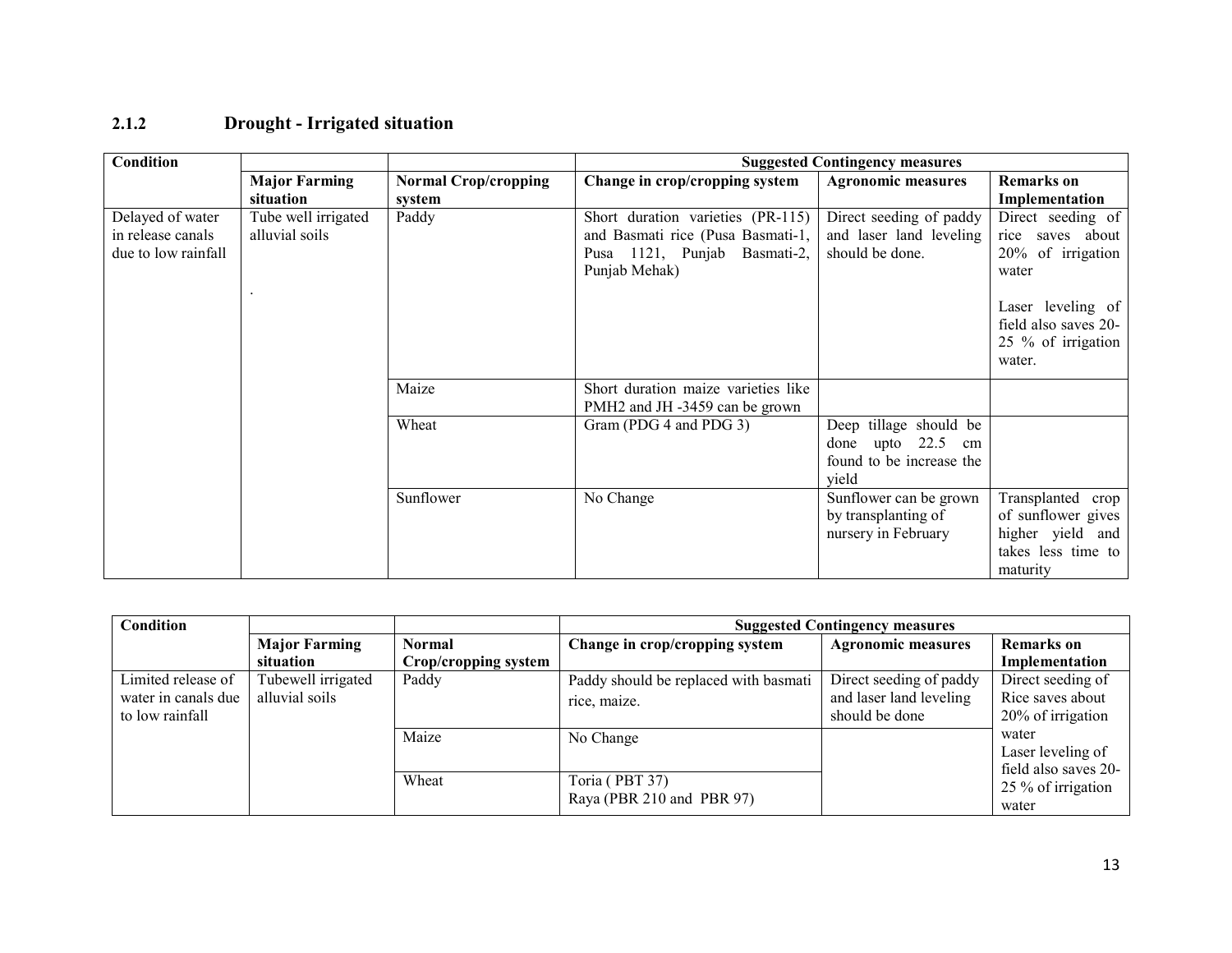| Condition |                      |                      | <b>Suggested Contingency measures</b> |                           |                   |  |
|-----------|----------------------|----------------------|---------------------------------------|---------------------------|-------------------|--|
|           | <b>Major Farming</b> | Normal               | Change in crop/cropping system        | <b>Agronomic measures</b> | <b>Remarks</b> on |  |
|           | situation            | Crop/cropping system |                                       |                           | Implementation    |  |
|           |                      |                      | Gobhi Sarson (PGSH 51 and GSL 2)      |                           |                   |  |
|           |                      |                      |                                       |                           |                   |  |
|           |                      | Sunflower            | No Change                             |                           |                   |  |
|           |                      |                      |                                       |                           |                   |  |

| Condition             |                      |                             | <b>Suggested Contingency measures</b> |                                           |                    |
|-----------------------|----------------------|-----------------------------|---------------------------------------|-------------------------------------------|--------------------|
|                       | <b>Major Farming</b> | <b>Normal Crop/cropping</b> | Change in crop/cropping               | <b>Agronomic measures</b>                 | <b>Remarks</b> on  |
|                       | situation            | system                      | system                                |                                           | Implementation     |
| Non<br>release of     |                      | Paddy                       | Maize (PMH 2 and JH 3459),            | Bed planting of soybean                   | Bed planting saves |
| canals<br>water<br>in | Tubewell irrigated   |                             | Soybean (SL 744 and SL 525)           | and maize, laser land                     | 20-25 % irrigation |
| delayed<br>under      | alluvial soils       |                             | Moongbean (ML 818 and P A             | leveling should be done.                  | water              |
| onset of monsoon      |                      |                             | $U$ 911)                              | Short duration varieties                  |                    |
| in catchment          |                      |                             |                                       | of maize like PMH 2                       | Laser leveling of  |
|                       |                      | Maize                       | No Change                             | and JH $3459$ can be field also saves 20- |                    |
|                       |                      | Wheat                       |                                       | grown. Mulching can be                    | 25 % of irrigation |
|                       |                      | Sunflower                   |                                       | used in standing maize                    | water              |
|                       |                      |                             |                                       | crop in last week of                      |                    |
|                       |                      |                             |                                       | August                                    |                    |

| Condition         |                     |               |               | <b>Suggested Contingency measures</b> |                           |                      |
|-------------------|---------------------|---------------|---------------|---------------------------------------|---------------------------|----------------------|
|                   | Major<br>Farming    | <b>Normal</b> | Crop/cropping | Change in crop/cropping               | <b>Agronomic measures</b> | <b>Remarks</b><br>on |
|                   | situation           | svstem        |               | system                                |                           | Implementation       |
| Lack of inflows   | Tube well irrigated | Paddy - Wheat |               | Paddy may be replaced by              | Bed planting of soybean   | Farmers use tube     |
| into tanks due to | alluvial soils      |               |               | Maize (PMH 2 and JH 3459),            | and Maize laser land      | well irrigation and  |
| insufficient      |                     |               |               | Soybean (SL 744 and SL 525)           | leveling should be done.  | water tanks are not  |
| Delayed onset of  |                     |               |               | and Moong bean (ML 818 and            | Short duration varieties  | used                 |
| monsoon           |                     |               |               | PAU 911)                              | of Maize like PMH 2       |                      |
|                   |                     |               |               |                                       | and JH 3459 can be        |                      |
|                   |                     |               |               |                                       | grown. Mulching can be    |                      |
|                   |                     |               |               |                                       | used in standing maize    |                      |
|                   |                     |               |               |                                       | crop in last week of      |                      |
|                   |                     |               |               |                                       | August                    |                      |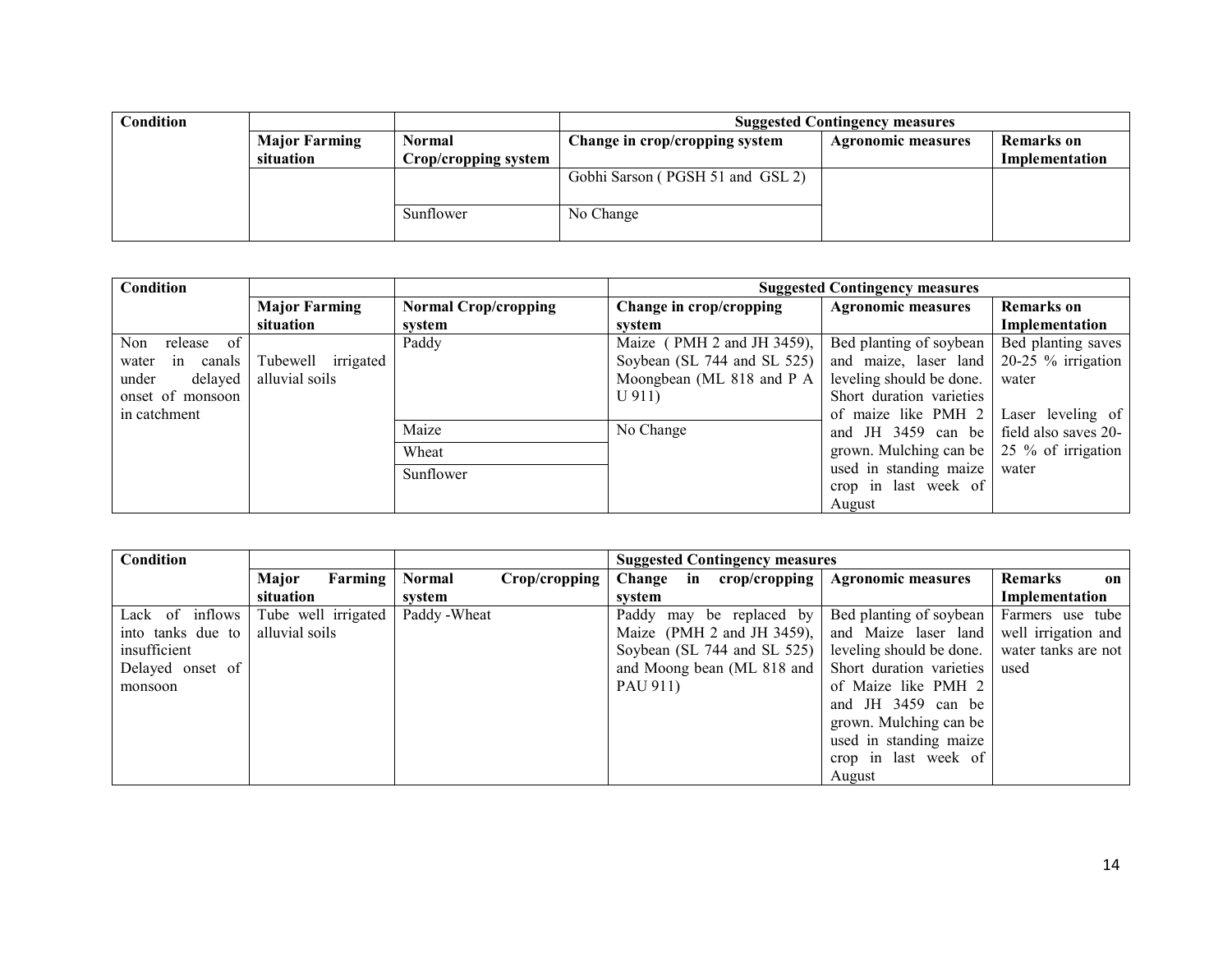| Condition          |                      |                             |                                   | <b>Suggested Contingency measures</b> |                          |
|--------------------|----------------------|-----------------------------|-----------------------------------|---------------------------------------|--------------------------|
|                    | <b>Major Farming</b> | <b>Normal Crop/cropping</b> | Change in crop/cropping system    | <b>Agronomic measures</b>             | <b>Remarks</b> on        |
|                    | situation            | system                      |                                   |                                       | Implementation           |
| Insufficient       | Tubewell irrigated   | Paddy                       | Paddy may be replaced with the    | leveling<br>land<br>Laser             | Laser leveling of        |
| groundwater        | alluvial soils       | Maize                       | Less water consumpting crops like | should be done                        | field<br>saves $20-25$   |
| recharge due<br>to |                      | Wheat                       | kharif moongbean(ML 818 and P A   | Wheat:                                | of<br>$\%$<br>irrigation |
| low rainfall       |                      |                             | U 911), soybean(SL 744 and SL     | Wheat can be sown with                | water.                   |
|                    |                      | Sunflower                   | 525) and Groundnut (SG99 and      | Happy<br>seeder 1                     | Sowing of wheat          |
|                    |                      |                             | M522)                             | technology immediately                | with happy seeder        |
|                    |                      |                             |                                   | after<br>harvesting<br>of             | immediately after        |
|                    |                      |                             |                                   | paddy.                                | harvest of paddy         |
|                    |                      |                             |                                   |                                       | saves pre sowing         |
|                    |                      |                             |                                   |                                       | irrigation               |
|                    |                      |                             |                                   |                                       |                          |

2.2 Unusual rains (untimely, unseasonal etc) (for both rainfed and irrigated situations)

| Condition                                                               | <b>Suggested contingency measure</b>                                                                                                                                                                  |                                                                                                                                                          |                     |                                                                                                                                                                                                                                                 |
|-------------------------------------------------------------------------|-------------------------------------------------------------------------------------------------------------------------------------------------------------------------------------------------------|----------------------------------------------------------------------------------------------------------------------------------------------------------|---------------------|-------------------------------------------------------------------------------------------------------------------------------------------------------------------------------------------------------------------------------------------------|
| Continuous high rainfall in<br>a short span leading to<br>water logging | <b>Vegetative stage</b>                                                                                                                                                                               | <b>Flowering stage</b>                                                                                                                                   | Crop maturity stage | Post harvest                                                                                                                                                                                                                                    |
| Maize                                                                   | Drain away the excess water<br>and spray 6kg urea/acre in<br>two sprays at weekly interval<br>additional<br>broadcast<br><sub>or</sub><br>nitrogen @ 25-50 kg urea per<br>acre after flooding is over | Do not allow the rain<br>water to stand in the main<br>crop as this crop is highly<br>sensitive to standing water<br>and promotes bacterial<br>stalk rot |                     |                                                                                                                                                                                                                                                 |
| Wheat                                                                   |                                                                                                                                                                                                       |                                                                                                                                                          |                     | Store new grains in clean<br>godowns or receptacles.<br>Plug all cracks, cervices<br>and holes in the godowns<br>thoroughly.<br>Disinfest old gunny bags<br>dipping<br>them<br>in<br>by<br>emulsion<br>of<br>-6<br>ml<br>Sumicidin 20EC or 5 ml |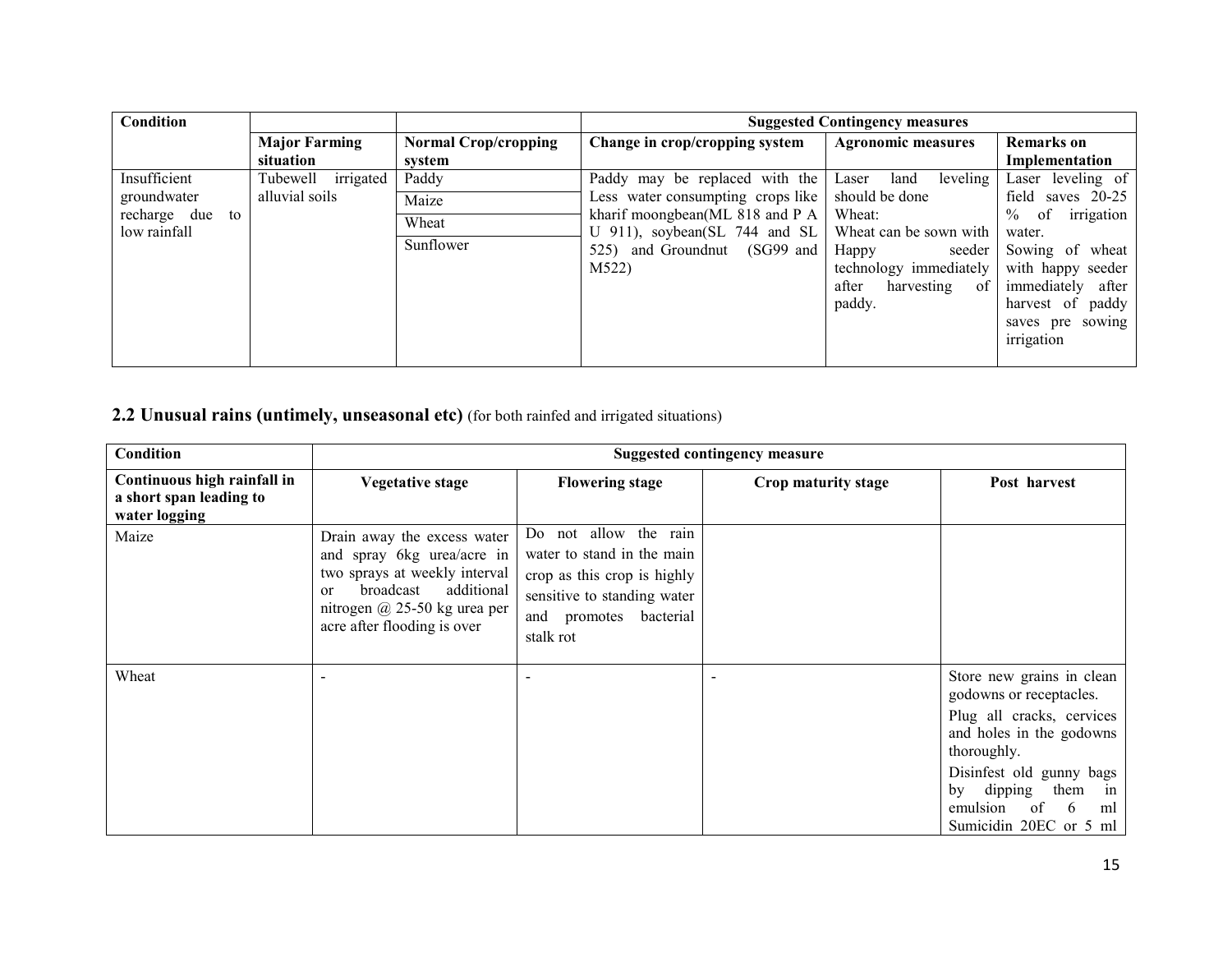| Soybean                                                      | Sowing of soybean on raised<br>beds in medium to heavy<br>soils saves the crop from<br>damage by rains especially at<br>emergence                   |                                                                                                                        |                                                                                                                                                                                                                                                                                                                       | Cymbush $25$ EC in $10$<br>litres of water for 10<br>minutes and dry them in<br>shade before filling with<br>grains or use new gunny<br>bags. |
|--------------------------------------------------------------|-----------------------------------------------------------------------------------------------------------------------------------------------------|------------------------------------------------------------------------------------------------------------------------|-----------------------------------------------------------------------------------------------------------------------------------------------------------------------------------------------------------------------------------------------------------------------------------------------------------------------|-----------------------------------------------------------------------------------------------------------------------------------------------|
| Horticulture crops                                           |                                                                                                                                                     | Drain out excess water                                                                                                 |                                                                                                                                                                                                                                                                                                                       |                                                                                                                                               |
| Heavy rainfall with high<br>speed winds in a short span      |                                                                                                                                                     |                                                                                                                        |                                                                                                                                                                                                                                                                                                                       |                                                                                                                                               |
| Wheat                                                        |                                                                                                                                                     |                                                                                                                        | Do not irrigate on windy or stormy<br>days                                                                                                                                                                                                                                                                            |                                                                                                                                               |
| Rice                                                         | Avoid early planting of rice<br>to keep the incidence of BLB<br>under check.                                                                        |                                                                                                                        |                                                                                                                                                                                                                                                                                                                       |                                                                                                                                               |
| Horticulture                                                 | The excess rain water when<br>stagnates for several days is<br>harmful to the orchard trees.<br>Adopt prompt measures to<br>drain out excess water. |                                                                                                                        |                                                                                                                                                                                                                                                                                                                       |                                                                                                                                               |
| Outbreak of pests and<br>diseases due to unseasonal<br>rains |                                                                                                                                                     |                                                                                                                        |                                                                                                                                                                                                                                                                                                                       |                                                                                                                                               |
| Rice                                                         |                                                                                                                                                     | Blight develops more in<br>high humid conditions.<br>Farmers should not allow<br>stagnation of water in the<br>fields. | If high humidity and cloudy<br>weather prevails the crop may be<br>sprayed with blitox/ copper<br>oxychloride 50 WP @ 500 g in<br>200 litres of water/acre to control<br>false smut and after 10 days of its<br>application spray Tilt @ 200<br>ml/acre in 200 litres of water. Start<br>the spray at the boot stage. |                                                                                                                                               |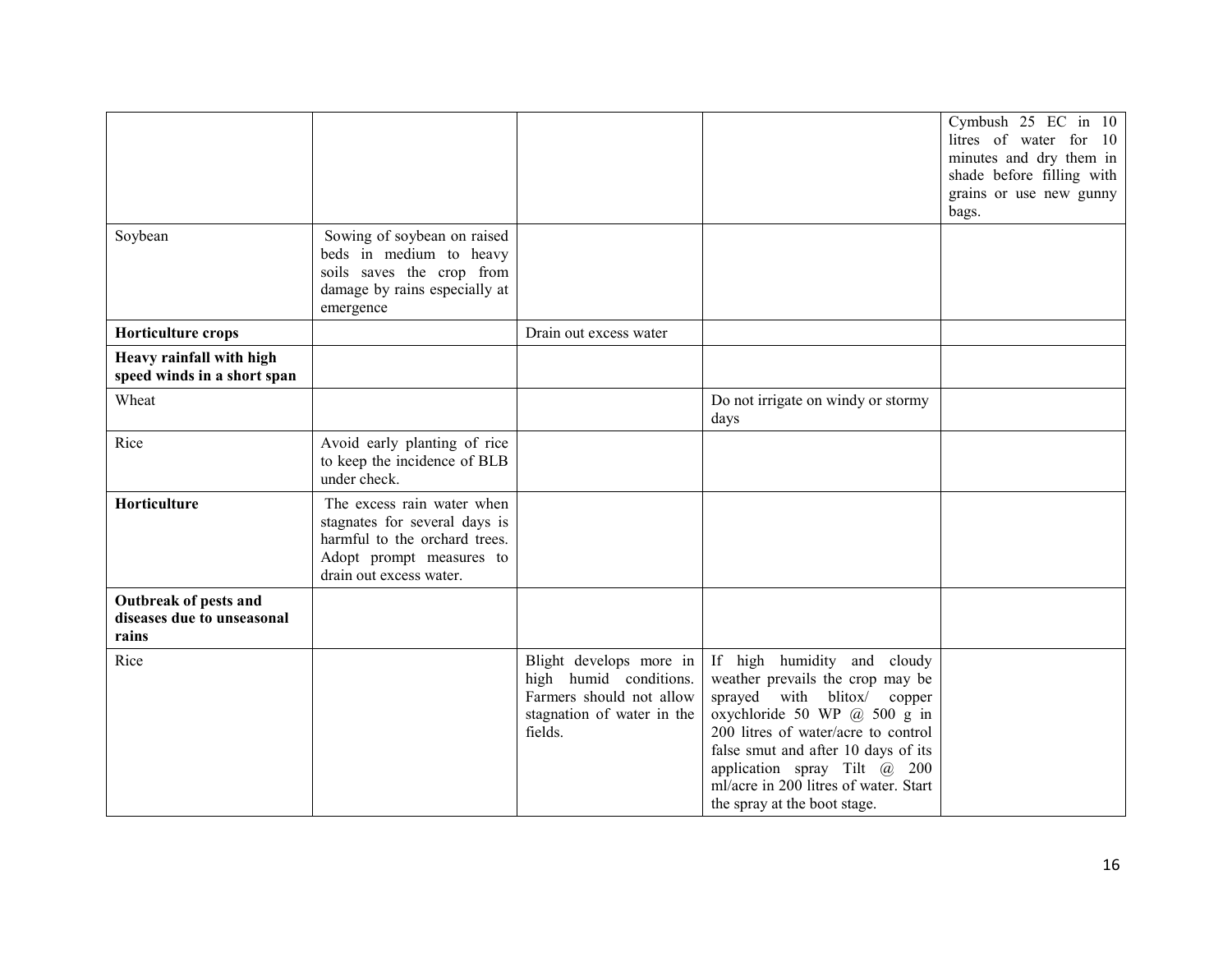| Maize               | Brown stripe downy mildew<br>disease.-Keep the field swell<br>drained spray Indofil M-45 $\omega$<br>200 g /acre after fortnight of<br>sowing                                                                                                                                                                                      | Bacterial stalk rot of<br>maize. Keep the fields<br>well drained and destroy<br>the diseased plant debris. |                                                                                                                                                                                            |  |
|---------------------|------------------------------------------------------------------------------------------------------------------------------------------------------------------------------------------------------------------------------------------------------------------------------------------------------------------------------------|------------------------------------------------------------------------------------------------------------|--------------------------------------------------------------------------------------------------------------------------------------------------------------------------------------------|--|
| Gram                |                                                                                                                                                                                                                                                                                                                                    |                                                                                                            | Blight, If the rainy days persists in<br>the month of Feb-March than spray<br>Indofil M-45/ Captan $\omega$ 360g/100<br>litres of water. 3-5 sprays at 15<br>days interval should be done. |  |
| <b>Horticulture</b> | In case of occurrence of root<br>damage due to water<br>stagnation in pear, peach etc.<br>apply 10 g Bavistin 50 WP +<br>5 g Vitavax 75 WP in 10<br>litres of water along the trunk<br>after draining out the excess<br>water and drying of soil.<br>Prune the dried ends of the<br>branches alongwith 5-8 cm of<br>the live wood. |                                                                                                            |                                                                                                                                                                                            |  |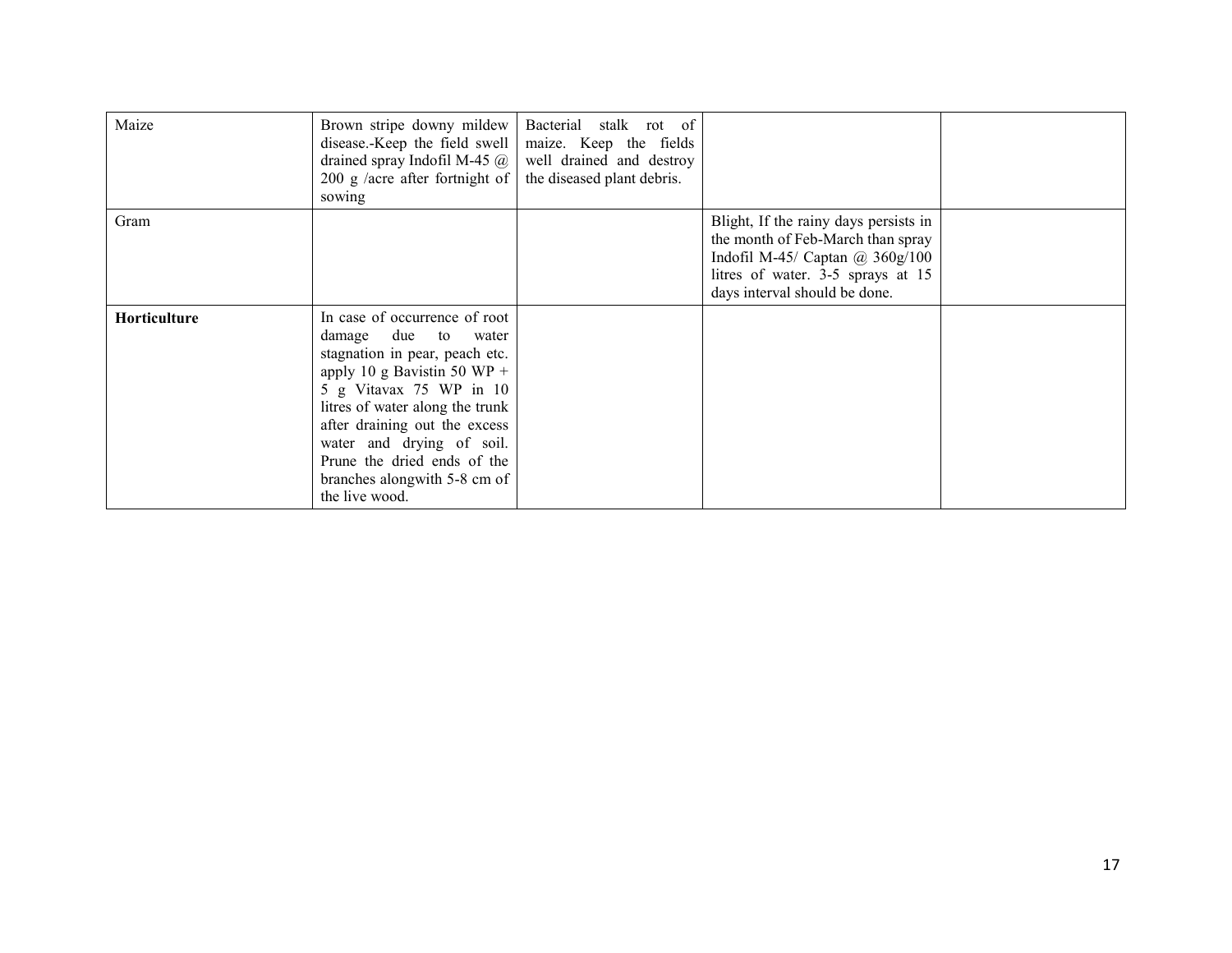## 2.3 Floods: Not applicable

| <b>Condition</b>                               | <b>Suggested contingency measure</b> |                  |                           |            |  |
|------------------------------------------------|--------------------------------------|------------------|---------------------------|------------|--|
| Transient water logging/ partial<br>inundation | Seedling / nursery stage             | Vegetative stage | <b>Reproductive stage</b> | At harvest |  |
| Continuous submergence                         | Not applicable                       |                  |                           |            |  |
| for more than 2 days                           |                                      |                  |                           |            |  |
| Sea water intrusion                            |                                      |                  |                           |            |  |

### 2.4 Extreme events: Heat wave / Cold wave/Frost/ Hailstorm /Cyclone

| <b>Extreme event</b> | <b>Suggested contingency measure</b>                                 |                                                                                                                                            |                                                                                                                                                                                                                    |            |  |  |
|----------------------|----------------------------------------------------------------------|--------------------------------------------------------------------------------------------------------------------------------------------|--------------------------------------------------------------------------------------------------------------------------------------------------------------------------------------------------------------------|------------|--|--|
| type                 | Seedling / nursery stage                                             | <b>Vegetative stage</b>                                                                                                                    | <b>Reproductive stage</b>                                                                                                                                                                                          | At harvest |  |  |
| <b>Heat Wave</b>     |                                                                      |                                                                                                                                            |                                                                                                                                                                                                                    |            |  |  |
| Sunflower            |                                                                      |                                                                                                                                            | Since the weather is quite hot during April,<br>apply irrigations at 8-10 days interval for<br>good growth of sunflower. The crop<br>should not be under stress at flowering,<br>soft dough and hard dough stages. |            |  |  |
| Maize                |                                                                      | Mulching in the standing<br>maize crop will reduce<br>evaporation losses and<br>reduces weeds population                                   |                                                                                                                                                                                                                    |            |  |  |
| Cold wave            |                                                                      |                                                                                                                                            |                                                                                                                                                                                                                    |            |  |  |
| Wheat                | To late sown wheat, apply second dose of N<br>with first irrigation. |                                                                                                                                            |                                                                                                                                                                                                                    |            |  |  |
| Mustard              | To save the crop from frost damage, apply<br>irrigation.             |                                                                                                                                            |                                                                                                                                                                                                                    |            |  |  |
| Horticulture         |                                                                      | The growers are advised<br>to adopt the measures to<br>save their valuable fruit<br>from<br>drought,<br>trees<br>windstorm and sun injury. |                                                                                                                                                                                                                    |            |  |  |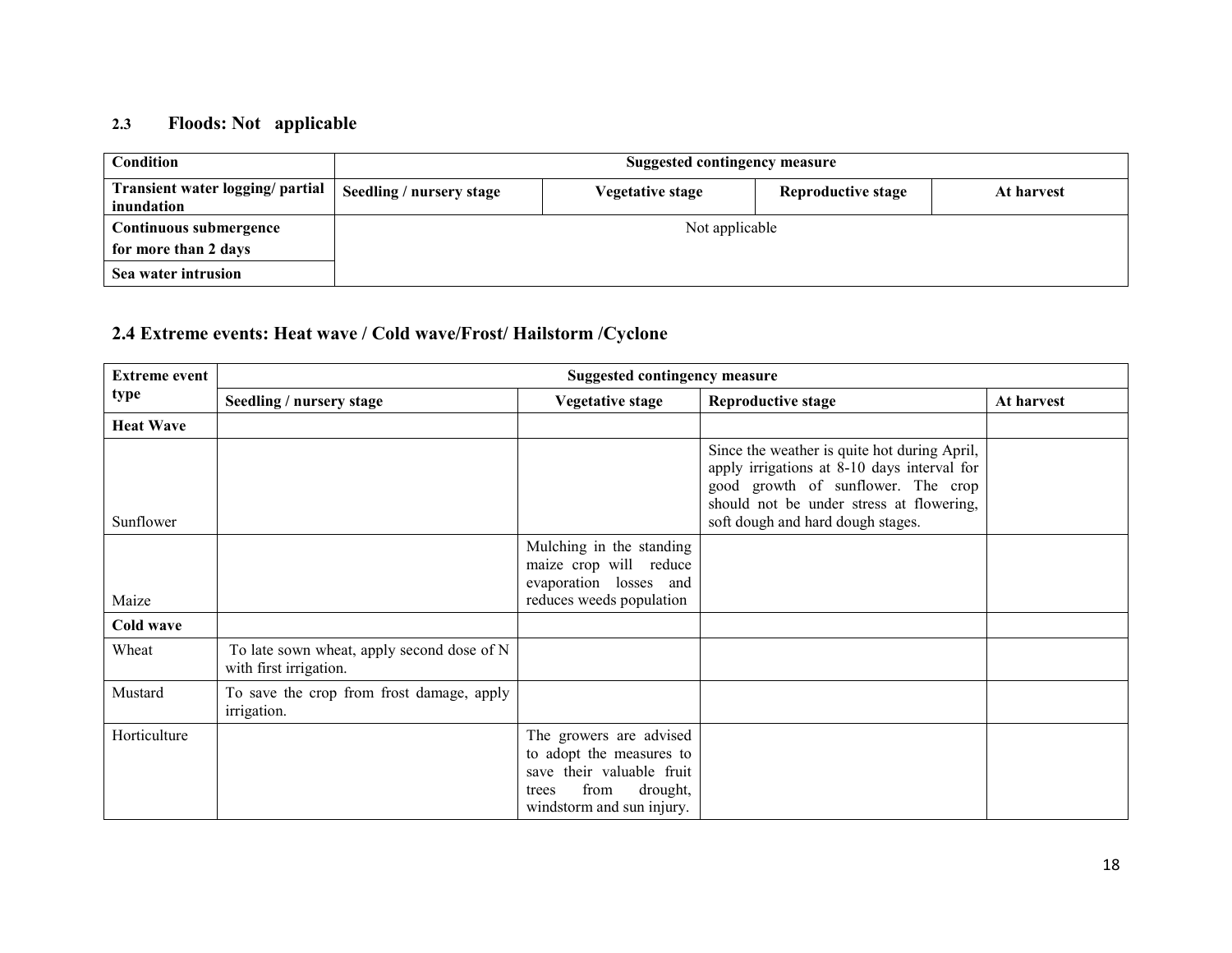| <b>Horticulture</b> |                                                                                                                                                                                                                                                                                                                                                                                  |                |  |
|---------------------|----------------------------------------------------------------------------------------------------------------------------------------------------------------------------------------------------------------------------------------------------------------------------------------------------------------------------------------------------------------------------------|----------------|--|
| Tomato              | Complete transplanting of tomato seedling in<br>the frost fortnight of this month. Provide<br>Sarkanda/kahi/rice straw to save the plants<br>from frost.<br>Dwarf tomato varieties can be saved from<br>frost injury with 100 gauge thick white<br>plastic bags of 35 x 25 cm size. Twenty five<br>kg bags are sufficient for an acre and these<br>can be used for 2 to 3 years. |                |  |
| Cyclone             |                                                                                                                                                                                                                                                                                                                                                                                  | Not applicable |  |

### 2.5 Contingent strategies for Livestock, Poultry & Fisheries

#### 2.5.1 Livestock

|                                 | <b>Suggested contingency measures</b>                                                                                                                                                                                                                                                                                                                                                                                                                                                                                                                                                                  |                                                                                                                                                                                                                                                                                                                                                                                                                                                                                                                                                                                                                   |                                                                                                                                                                                                                                                                                                                                                                                                                                                               |  |  |  |
|---------------------------------|--------------------------------------------------------------------------------------------------------------------------------------------------------------------------------------------------------------------------------------------------------------------------------------------------------------------------------------------------------------------------------------------------------------------------------------------------------------------------------------------------------------------------------------------------------------------------------------------------------|-------------------------------------------------------------------------------------------------------------------------------------------------------------------------------------------------------------------------------------------------------------------------------------------------------------------------------------------------------------------------------------------------------------------------------------------------------------------------------------------------------------------------------------------------------------------------------------------------------------------|---------------------------------------------------------------------------------------------------------------------------------------------------------------------------------------------------------------------------------------------------------------------------------------------------------------------------------------------------------------------------------------------------------------------------------------------------------------|--|--|--|
|                                 | <b>Before the event</b>                                                                                                                                                                                                                                                                                                                                                                                                                                                                                                                                                                                | During the event                                                                                                                                                                                                                                                                                                                                                                                                                                                                                                                                                                                                  | After the event                                                                                                                                                                                                                                                                                                                                                                                                                                               |  |  |  |
| <b>Drought</b>                  |                                                                                                                                                                                                                                                                                                                                                                                                                                                                                                                                                                                                        |                                                                                                                                                                                                                                                                                                                                                                                                                                                                                                                                                                                                                   |                                                                                                                                                                                                                                                                                                                                                                                                                                                               |  |  |  |
| Feed and fodder<br>availability | As the district is occasionally prone to drought the<br>following measures to be taken to ameliorate the<br>fodder deficiency<br>Avoid burning of wheat/paddy straw<br>Establishment of fodder bank at village level with available<br>dry fodder (paddy/wheat straw)<br>Increase area under perennial fodder cultivation with<br>high yielding Hybrid Napier varieties.<br>Conservation of maize green fodder as silage<br>Sowing of cereals (Sorghum/Bajra) and leguminous crops<br>(Lucerne, Berseem, Horse gram, Cowpea) during North-<br>East monsoon under dry land system for fodder production | Harvest<br>biomass<br>-of<br>dried<br>and<br>use<br>crops<br>up<br>(paddy/wheat/barley/maize) material as fodder<br>Utilizing fodder from fodder bank reserves.<br>Utilizing stored silage/hay.<br>Transporting complete feed/fodder and dry<br>roughages to the affected areas.<br>Concentrate ingredients such as Grains, brans,<br>chunnies & oilseed cakes, low grade grains etc.<br>unfit for human consumption should be procured<br>from Govt. Godowns for feeding as supplement for<br>high productive animals during drought<br>Continuous supplementation of mineral mixture to<br>prevent infertility. | Training/educating farmers<br>for feed & fodder storage.<br>Maintenance / repair of silo<br>pits and feed/fodder stores.<br>Encourage progressive farmers<br>to grow multi cut fodder crops of<br>sorghum/bajra/maize(UP chari,<br>MP chari, HC-136, HD-2,<br>GAINT BAJRA, L-74, K-677,<br>Ananad/African Tall etc.,<br>Supply of quality fodder seed<br>(multi cut sorghum/bajra/maize<br>varieties) and fodder slips of<br>Napier, guinea grass well before |  |  |  |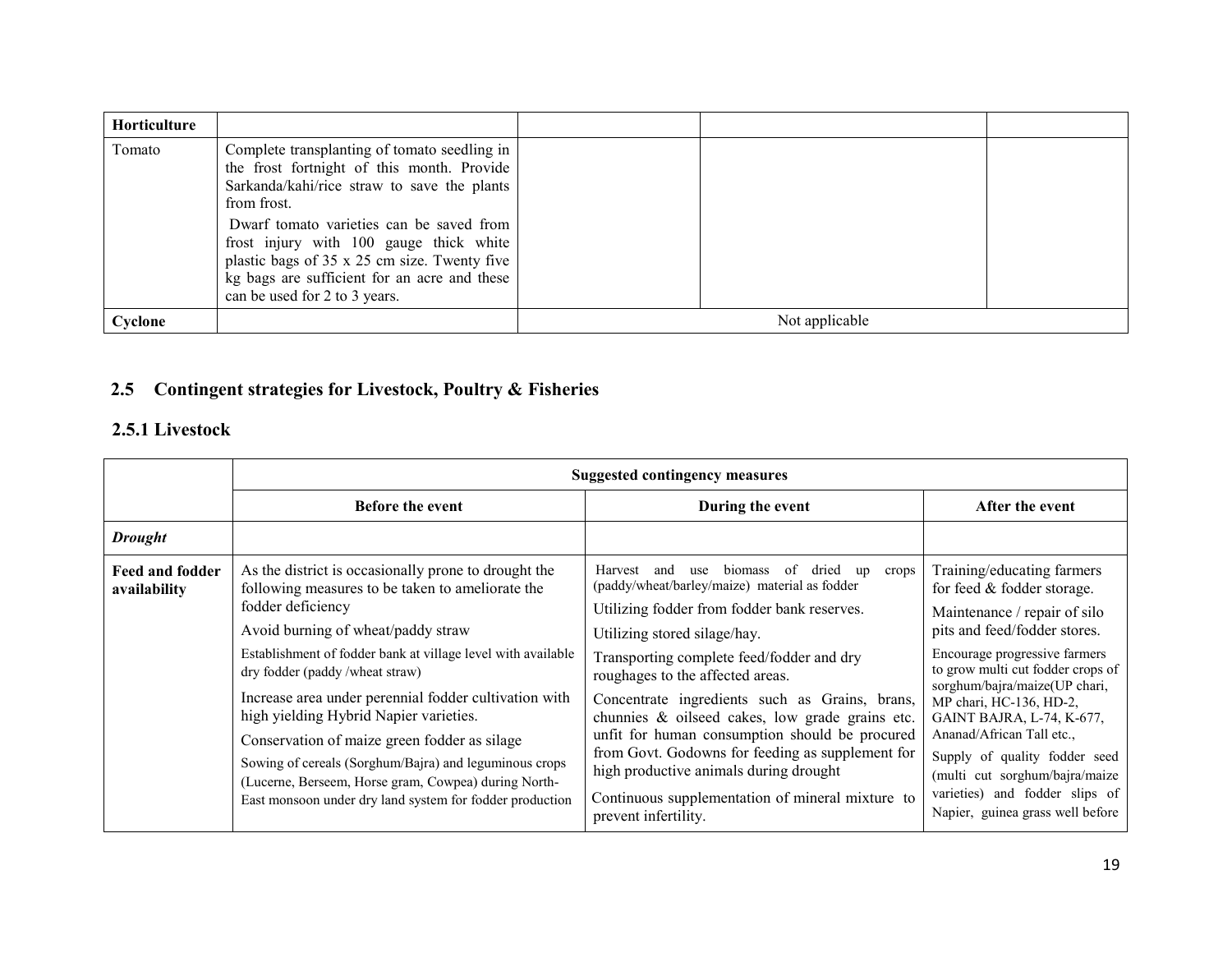|                                            | Encourage fodder production with Maize, Jowar, Bajra<br>, Cowpea, Makkchari, Barseem, Jawi, Rayi grass,<br>Lucerne and Japense grass<br>Processing & storage of feed/fodder and roughages in<br>the form of complete feed/blocks.                                                                                                                                                                                                                                                                                            | Encourage mixing available kitchen waste with dry<br>fodder while feeding to the milch animals                                                                                                                                                                                                                                                                                                                                                             | monsoon<br>Replenish the feed and fodder<br>banks                                                                                                                                                                                                                                                                              |
|--------------------------------------------|------------------------------------------------------------------------------------------------------------------------------------------------------------------------------------------------------------------------------------------------------------------------------------------------------------------------------------------------------------------------------------------------------------------------------------------------------------------------------------------------------------------------------|------------------------------------------------------------------------------------------------------------------------------------------------------------------------------------------------------------------------------------------------------------------------------------------------------------------------------------------------------------------------------------------------------------------------------------------------------------|--------------------------------------------------------------------------------------------------------------------------------------------------------------------------------------------------------------------------------------------------------------------------------------------------------------------------------|
| <b>Drinking</b> water                      | Adopt various water conservation methods at village<br>level to improve the ground water level for adequate<br>water supply.<br>Identification of water resources<br>Desilting of ponds<br>Rain water harvesting and create water<br>bodies/watering points (when water is scarce use<br>only as drinking water for animals)<br>Construction of drinking water tanks in herding<br>places/village junctions/relief camp locations<br>Community drinking water trough can be arranged in<br>shandies /community grazing areas | Adequate supply of drinking water.<br>Restrict wallowing of animals in water<br>bodies/resources<br>Add alum in stagnated water bodies                                                                                                                                                                                                                                                                                                                     | Watershed<br>management<br>practices shall be promoted<br>to conserve the rainwater.<br>Bleach $(0.1\%)$ drinking water<br>/ water sources<br>Provide clean drinking water                                                                                                                                                     |
| <b>Health</b> and<br>disease<br>management | Procure and stock emergency medicines and<br>vaccines for important endemic diseases of the area<br>All the stock must be immunized for endemic<br>diseases of the area<br>Surveillance and disease monitoring network to be<br>established at Joint Director (Animal Husbandry)<br>office in the district<br>Adequate refreshment training on draught<br>management to be given to VAS, Jr.VAS, LI with<br>regard to health & management measures<br>Procure and stock multivitamins & area specific<br>mineral mixture     | Carryout deworming to all animals entering into<br>relief camps<br>Identification and quarantine of sick animals<br>Constitution of Rapid Action Veterinary Force<br>Performing ring vaccination (8 km radius) in case<br>of any outbreak<br>Restricting movement of livestock in case of any<br>epidemic<br>Tick control measures be undertaken to prevent<br>tick borne diseases in animals<br>Rescue of sick and injured animals and their<br>treatment | Keep close surveillance<br>on disease outbreak.<br>Undertake the vaccination<br>depending on need<br>Keep the animal houses clean<br>and spray disinfectants<br>Farmers should be advised to<br>breed their milch animals<br>during July-September so<br>that the peak milk production<br>does not coincide with mid<br>summer |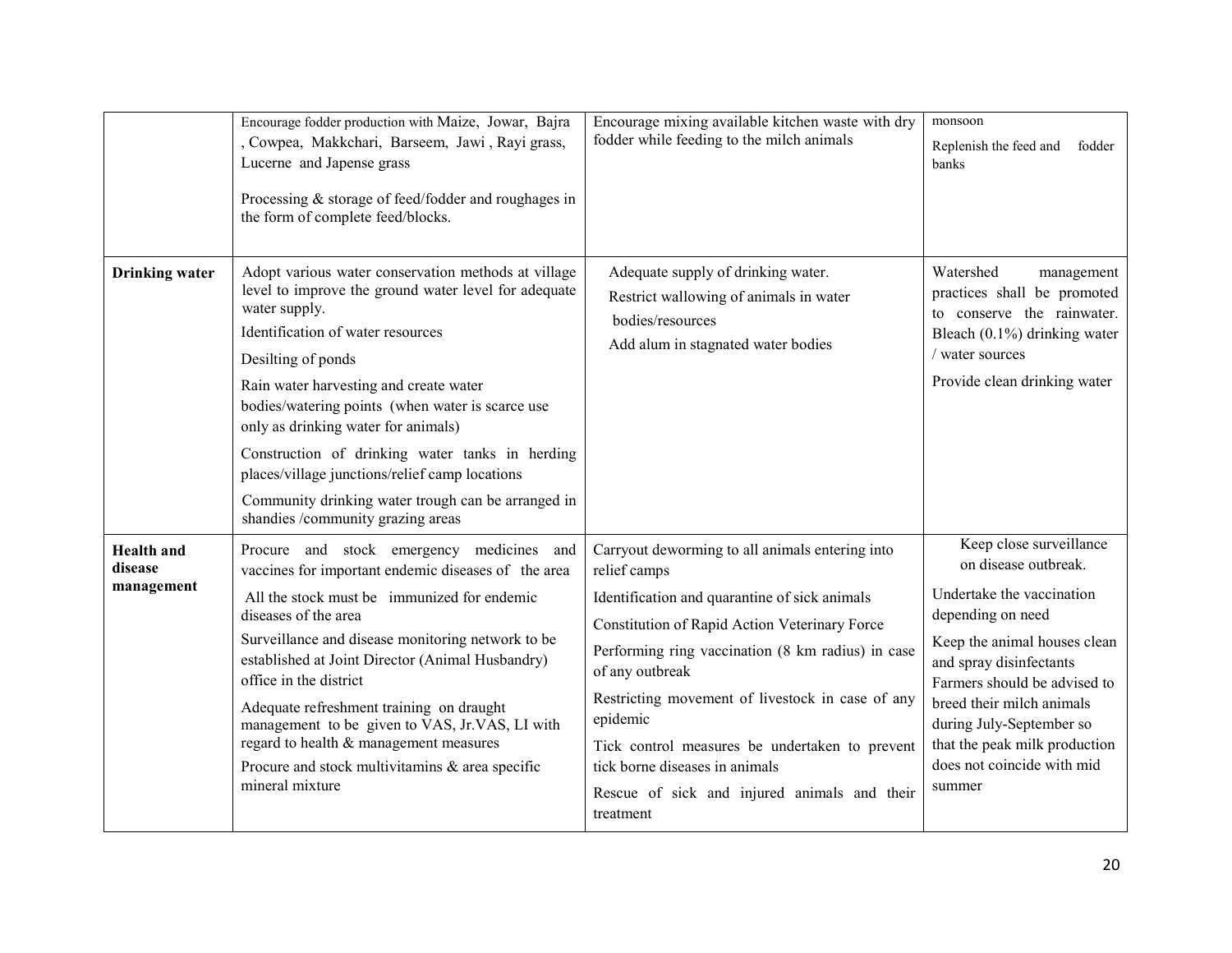|                                        |                                                                                                                                                                                                                                                                                                                                                                                                                                                                                                                                                                                                                                                                                                                                                                                 | Organize with community, daily lifting of dung<br>from relief camps                                                                                                                                                                                                                                                                                                                                                                                                |                                                                                                                                                                                                                                                                                                                                                                                                                                                                                                                                                                                                                    |
|----------------------------------------|---------------------------------------------------------------------------------------------------------------------------------------------------------------------------------------------------------------------------------------------------------------------------------------------------------------------------------------------------------------------------------------------------------------------------------------------------------------------------------------------------------------------------------------------------------------------------------------------------------------------------------------------------------------------------------------------------------------------------------------------------------------------------------|--------------------------------------------------------------------------------------------------------------------------------------------------------------------------------------------------------------------------------------------------------------------------------------------------------------------------------------------------------------------------------------------------------------------------------------------------------------------|--------------------------------------------------------------------------------------------------------------------------------------------------------------------------------------------------------------------------------------------------------------------------------------------------------------------------------------------------------------------------------------------------------------------------------------------------------------------------------------------------------------------------------------------------------------------------------------------------------------------|
| <b>Floods</b>                          |                                                                                                                                                                                                                                                                                                                                                                                                                                                                                                                                                                                                                                                                                                                                                                                 |                                                                                                                                                                                                                                                                                                                                                                                                                                                                    |                                                                                                                                                                                                                                                                                                                                                                                                                                                                                                                                                                                                                    |
| <b>Feed and fodder</b><br>availability | In case of early forewarning (EFW), harvest all the<br>crops (paddy/wheat/ maize/barley etc.) that can be<br>useful as feed/fodder in future (store properly)<br>Keeping sufficient of dry fodder to transport to the<br>flood affected villages<br>Don't allow the animals for grazing if severe floods<br>are forewarned<br>Keep stock of bleaching powder and lime<br>Carry out Butax spray for control of external<br>parasites<br>Identify the Clinical staff and trained paravets and<br>indent for their services as per schedules<br>Identify the volunteers who can serve in need of<br>emergency<br>Arrangement for transportation of animals from low<br>lying area to safer places and also for rescue animal<br>health workers to get involve in rescue operations | Transportation of animals to elevated areas<br>Proper hygiene and sanitation of the animal shed<br>In severe storms, un-tether or let loose the<br>animals<br>Use of unconventional and locally available<br>cheap feed ingredients for feeding of livestock.<br>Avoid soaked and mould infected feeds / fodders<br>to livestock<br>Emergency outlet establishment for required<br>medicines or feed in each village<br>Spraying of fly repellants in animal sheds | Repair of animal shed<br>Bring back the animals to the<br>shed<br>Cleaning and disinfection of the<br>shed<br>Bleach $(0.1\%)$ drinking water /<br>water sources<br>Encouraging farmers to<br>cultivate<br>short-term fodder crops like<br>sunhemp, Lucerne, berseem,<br>maize etc.,.<br>Deworming<br>with<br>broad<br>spectrum dewormers<br>Proper disposable of the dead<br>animals / carcasses by burning /<br>deep burying (4-8 feet) with<br>lime powder (1kg for small<br>ruminants and 5kg for large<br>ruminants) in pit<br>Drying the harvested crop<br>material and proper storage for<br>use as fodder. |
| Cyclone                                |                                                                                                                                                                                                                                                                                                                                                                                                                                                                                                                                                                                                                                                                                                                                                                                 | Not applicable                                                                                                                                                                                                                                                                                                                                                                                                                                                     |                                                                                                                                                                                                                                                                                                                                                                                                                                                                                                                                                                                                                    |
| Cold wave                              | Covering all the wire meshed walls / open area with gunny<br>bags/ polyethylene sheets (with a mechanism for lifting<br>during the day time and putting down during night time)                                                                                                                                                                                                                                                                                                                                                                                                                                                                                                                                                                                                 | Allow for late grazing between 10AM to 3PM during<br>cold waves<br>Add 25-50 ml of edible oil in concentrates and fed to                                                                                                                                                                                                                                                                                                                                           | Feed the animals as per routine<br>schedule<br>Allow the animals for grazing                                                                                                                                                                                                                                                                                                                                                                                                                                                                                                                                       |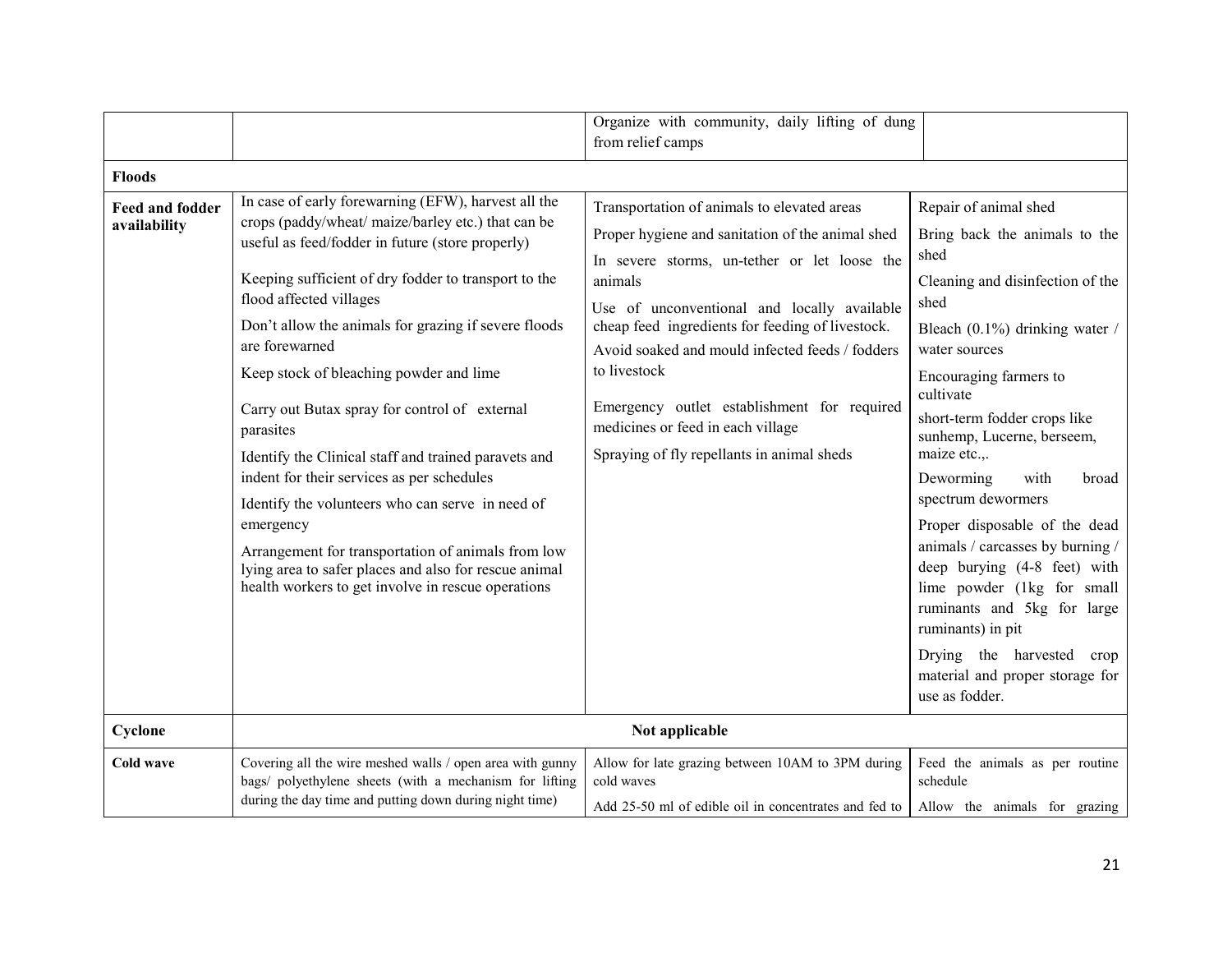|                  |                                                                                                                                                                                                                                                                                    | the animal during cold waves<br>In severe cases, put on the heaters at night times<br>Apply / sprinkle lime powder in the animal shed<br>cold<br>to neutralize<br>during<br>waves<br>ammonia<br>accumulation                                                                                                                                                                                                                              | (normal timings)                                                                                                   |
|------------------|------------------------------------------------------------------------------------------------------------------------------------------------------------------------------------------------------------------------------------------------------------------------------------|-------------------------------------------------------------------------------------------------------------------------------------------------------------------------------------------------------------------------------------------------------------------------------------------------------------------------------------------------------------------------------------------------------------------------------------------|--------------------------------------------------------------------------------------------------------------------|
| <b>Heat wave</b> | Arrangement for protection from heat wave<br>Plantation around the shed<br>$H2O$ sprinklers / foggers in the shed<br>11)<br>iii)<br>Application of white reflector paint on the roof<br>Thatched sheds should be provided as a shelter to<br>iv)<br>animal to minimize heat stress | Allow the animals early in the morning or late in the<br>evening for grazing during heat waves<br>Feed green fodder/silage / concentrates during day<br>time and roughages / hay during night time in case of<br>heat waves<br>Put on the foggers / sprinkerlers/fans during heat<br>weaves in case of high yielders (Jersey/HF crosses)<br>In severe cases, vitamin 'C' and electrolytes should be<br>added in $H_2O$ during heat waves. | Feed the animals as per routine<br>schedule<br>Allow the animals for grazing<br>(normal timings)                   |
| <b>Insurance</b> | Encouraging insurance of livestock                                                                                                                                                                                                                                                 | Listing out the details of the dead animals                                                                                                                                                                                                                                                                                                                                                                                               | Submission for insurance claim<br>and availing insurance benefit<br>Purchase<br>of<br>productive<br>new<br>animals |

#### 2.5.2 Poultry

|                                        | <b>Suggested contingency measures</b><br>linkages with                                       |                                                                                                              |                                     |  |
|----------------------------------------|----------------------------------------------------------------------------------------------|--------------------------------------------------------------------------------------------------------------|-------------------------------------|--|
|                                        | <b>Before the event</b><br>During the event<br>After the event                               |                                                                                                              |                                     |  |
| <b>Drought</b>                         |                                                                                              |                                                                                                              |                                     |  |
| <b>Shortage of feed</b><br>ingredients | Storing of house hold grain like maize,<br>broken rice, barley etc,<br>Culling of weak birds | Supplementation for productive birds with<br>house hold grain<br>Supplementation of shell grit (calcium) for | Supplementation to all the<br>birds |  |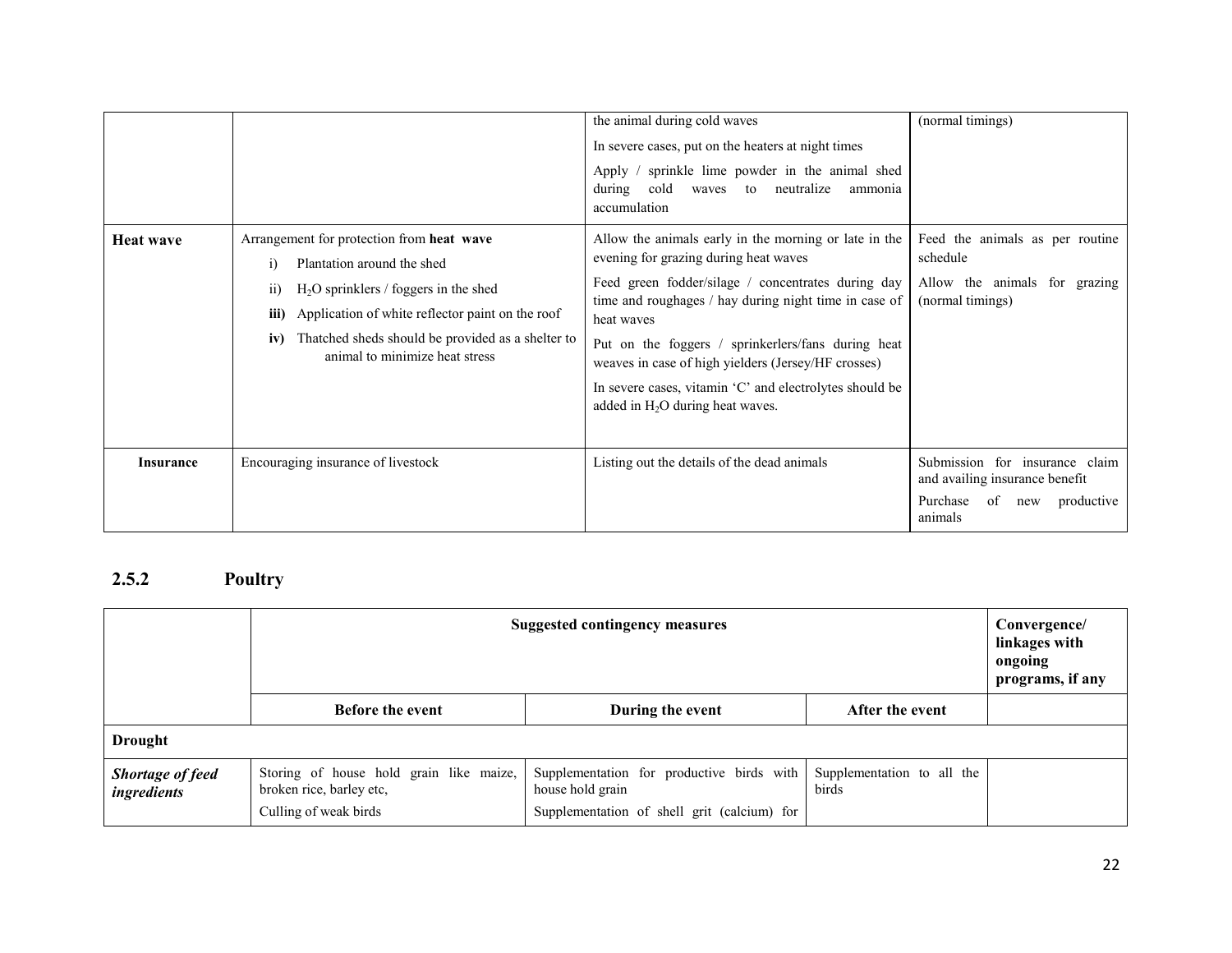|                                         |                                                                                                                                               | laying birds                                                                                                                                                                                                         |                                                                                                                                                                                                                     |  |  |  |
|-----------------------------------------|-----------------------------------------------------------------------------------------------------------------------------------------------|----------------------------------------------------------------------------------------------------------------------------------------------------------------------------------------------------------------------|---------------------------------------------------------------------------------------------------------------------------------------------------------------------------------------------------------------------|--|--|--|
| <b>Drinking</b> water                   | Rain water harvesting                                                                                                                         | Sanitation of drinking water                                                                                                                                                                                         | Give sufficient water as per<br>the bird's requirement                                                                                                                                                              |  |  |  |
| <b>Health and disease</b><br>management | Culling of sick birds.<br>Deworming and vaccination against RD and<br>fowl pox                                                                | Mixing of Vit. A, D, E, K and B-complex<br>including vit C in drinking water                                                                                                                                         | Hygienic and sanitation of<br>poultry house<br>Disposal of dead birds by<br>burning / burying with line<br>powder in pit                                                                                            |  |  |  |
| <b>Floods</b>                           |                                                                                                                                               |                                                                                                                                                                                                                      |                                                                                                                                                                                                                     |  |  |  |
| Shortage of feed<br>ingredients         | In case of EFW, shift the birds to safer place<br>Storing of house hold grain like maize,<br>broken rice, bajra etc,<br>Culling of weak birds | Use stored feed as supplement<br>Don't allow for scavenging                                                                                                                                                          | Routine<br>practices<br>are<br>followed                                                                                                                                                                             |  |  |  |
| <b>Drinking</b> water                   | Provide clean drinking water                                                                                                                  | Sanitation of drinking water                                                                                                                                                                                         | Sanitation of drinking water                                                                                                                                                                                        |  |  |  |
| <b>Health and disease</b><br>management | In case of EFW, add antibiotic powder in<br>drinking water to prevent any disease<br>outbreak                                                 | Sanitation of poultry house<br>Treatment of affected birds<br>Prevent water logging surrounding the sheds<br>Assure supply of electricity<br>Sprinkle lime powder to prevent ammonia<br>accumulation due to dampness | Disposal of dead birds by<br>burning / burying with line<br>powder in pit<br>Disposal of poultry manure<br>to prevent protozoal problem<br>Supplementation<br>of<br>coccidiostats in feed<br>Vaccination against RD |  |  |  |
| Cyclone                                 | Not a cyclone prone district.                                                                                                                 |                                                                                                                                                                                                                      |                                                                                                                                                                                                                     |  |  |  |
|                                         | Heat wave and cold wave                                                                                                                       |                                                                                                                                                                                                                      |                                                                                                                                                                                                                     |  |  |  |
| Shelter/environment<br>management       | Heat wave: Provision of proper shelter with<br>good ventilation                                                                               | In<br>foggers/water<br>severe<br>cases.<br>sprinklers/wetting<br>of hanged<br>gunny bags<br>should be arranged                                                                                                       | Routine<br>practices<br>are<br>followed                                                                                                                                                                             |  |  |  |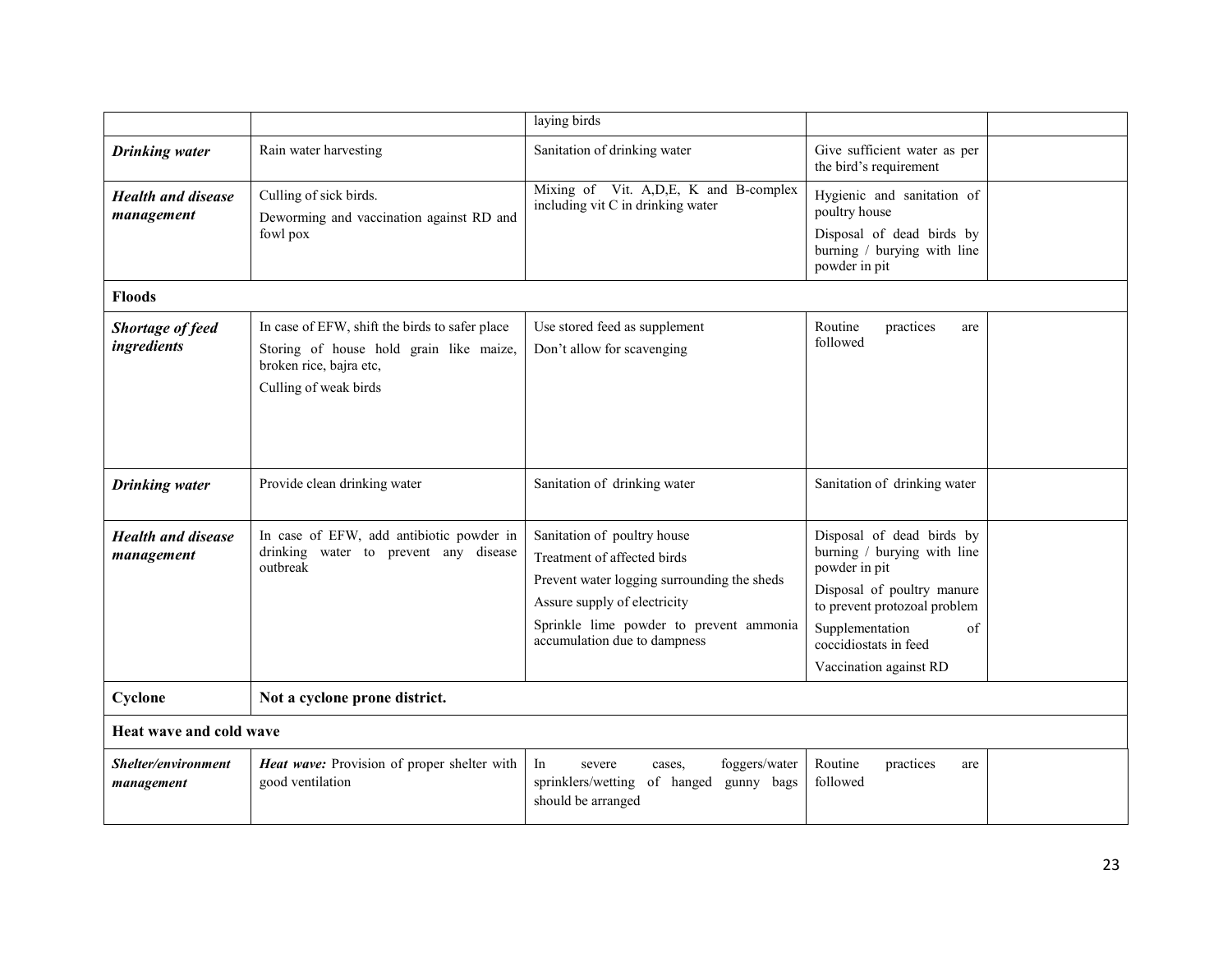|                                               |                                                                                                                      | Don't allow for scavenging during mid day                                                                                                                                              |                     |           |     |  |
|-----------------------------------------------|----------------------------------------------------------------------------------------------------------------------|----------------------------------------------------------------------------------------------------------------------------------------------------------------------------------------|---------------------|-----------|-----|--|
|                                               | <b>Cold wave:</b> Provision of proper shelter<br>Arrangement for brooding<br>Assure supply of continuous electricity | Close all openings with polythene sheets<br>In severe cases, arrange heaters<br>Don't allow for scavenging during early<br>morning and late evening                                    | Routine<br>followed | practices | are |  |
| disease<br><b>Health</b><br>and<br>management | Deworming and vaccination against RD and<br>fowl pox                                                                 | Supplementation of house hold grain<br>Provide cool and clean drinking water with<br>electrolytes and vit. C<br>In hot summer, add anti-stress probiotics in<br>drinking water or feed | Routine<br>followed | practices | are |  |

#### 2.5.3. Fisheries/ Aquaculture

|                                                             | <b>Suggested Contingency measures</b>                                                                                                                          |                                                                                                                                                           |                                                                                                                                                                         |  |  |
|-------------------------------------------------------------|----------------------------------------------------------------------------------------------------------------------------------------------------------------|-----------------------------------------------------------------------------------------------------------------------------------------------------------|-------------------------------------------------------------------------------------------------------------------------------------------------------------------------|--|--|
|                                                             | <b>Before the event</b>                                                                                                                                        | During the event                                                                                                                                          | After the event                                                                                                                                                         |  |  |
| 1. Drought                                                  |                                                                                                                                                                |                                                                                                                                                           |                                                                                                                                                                         |  |  |
| A. Capture                                                  |                                                                                                                                                                |                                                                                                                                                           |                                                                                                                                                                         |  |  |
| Marine                                                      |                                                                                                                                                                | $\overline{\phantom{a}}$                                                                                                                                  | $\overline{\phantom{a}}$                                                                                                                                                |  |  |
| <b>Inland</b>                                               |                                                                                                                                                                |                                                                                                                                                           |                                                                                                                                                                         |  |  |
| (i) Shallow water depth due to<br>insufficient rains/inflow | I) Critical analysis of long range<br>forecast data.<br>ii) Storage of water.<br>iii) Afforestation program.<br>iv) Conservation of<br>rivers/reservoir/ponds. | i) Use stored water.<br>ii) Use surface water flow.<br>iii) Divert water from unutilized<br>areas.<br>iv) Utilize canal water.<br>v) Aeration of water in | i) Need based monitoring through<br>research plan.<br>ii) Intensive afforestation program.<br>iii) Augmentation of surface water<br>flow.<br>iv) Strengthening of water |  |  |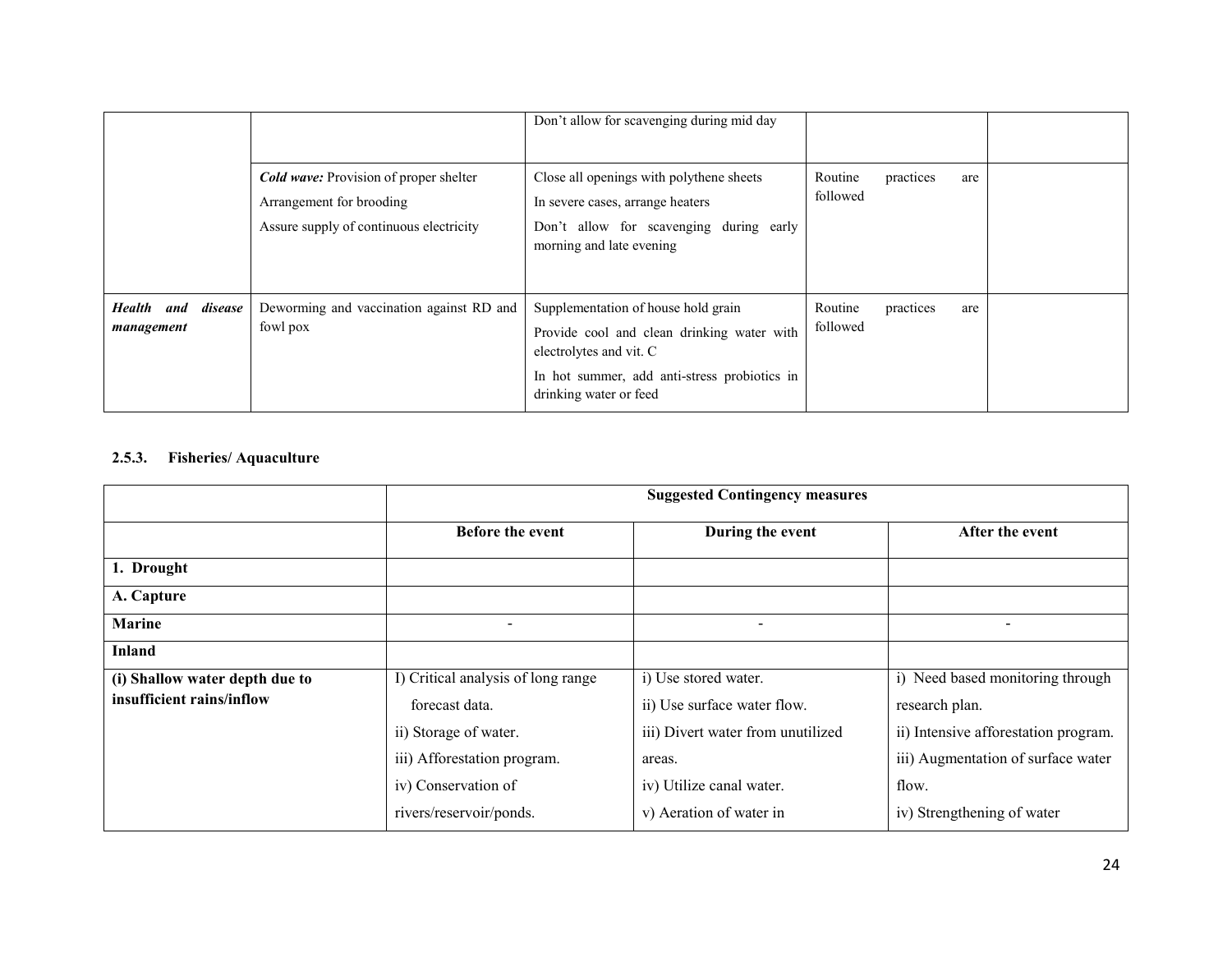|                                      | v) Re-excavation of local canals and | ponds/reservoirs.                    | reservoirs.                          |
|--------------------------------------|--------------------------------------|--------------------------------------|--------------------------------------|
|                                      | reservoirs.                          |                                      | v) Rain water harvesting.            |
|                                      |                                      |                                      | vi) Compensation claims.             |
|                                      |                                      |                                      | vii) Prepare vulnerability map and   |
|                                      |                                      |                                      | place it to management committee.    |
| (ii) Changes in water quality        | i) Prohibit dumping of solid, liquid | i) Use disinfectants and therapeutic | i)Need based research data should    |
|                                      | and waste in water sources.          | drugs.                               | be generated on water quality.       |
|                                      | ii) Preparedness with stocks of      | ii) Adoption of bio-remedial         | ii) Dumping of solid, liquid and     |
|                                      | chemicals, disinfectants and         | measures                             | waste in water bodies should be      |
|                                      | therapeutic drugs.                   |                                      | stopped through enactment of         |
|                                      |                                      |                                      | legislation.                         |
| (iii) Any other                      |                                      |                                      |                                      |
| <b>B.</b> Aquaculture                |                                      |                                      |                                      |
| (i) Shallow water in ponds due to    | ) Critical analysis of long range    | i) Use stored water.                 | i) Need based monitoring through     |
| insufficient rains/inflow            | forecast data.                       | ii) Use surface water flow.          | research plan.                       |
|                                      | ii) Storage of water.                | iii) Divert water from unutilized    | ii) Intensive afforestation program. |
|                                      | iii) Afforestation program.          | areas.                               | iii) Augmentation of surface water   |
|                                      | iv) Conservation of                  | iv) Utilize canal water.             | flow.                                |
|                                      | rivers/reservoir/ponds.              | v) Aeration of ponds.                | iv) Construction of water            |
|                                      | v) Re-excavation of local canals and |                                      | reservoirs.                          |
|                                      | reservoirs.                          |                                      | v) Adoption of rain harvesting       |
|                                      |                                      |                                      | methods.                             |
|                                      |                                      |                                      | vi) Compensation claims.             |
|                                      |                                      |                                      | vii) Prepare vulnerability map and   |
|                                      |                                      |                                      | place it to management committee.    |
| (ii) Impact of salt load build up in | i) Prohibit dumping of solid, liquid | i) Use disinfectants and therapeutic | i)Need based research data should    |
| ponds/Changes in water quality       |                                      |                                      |                                      |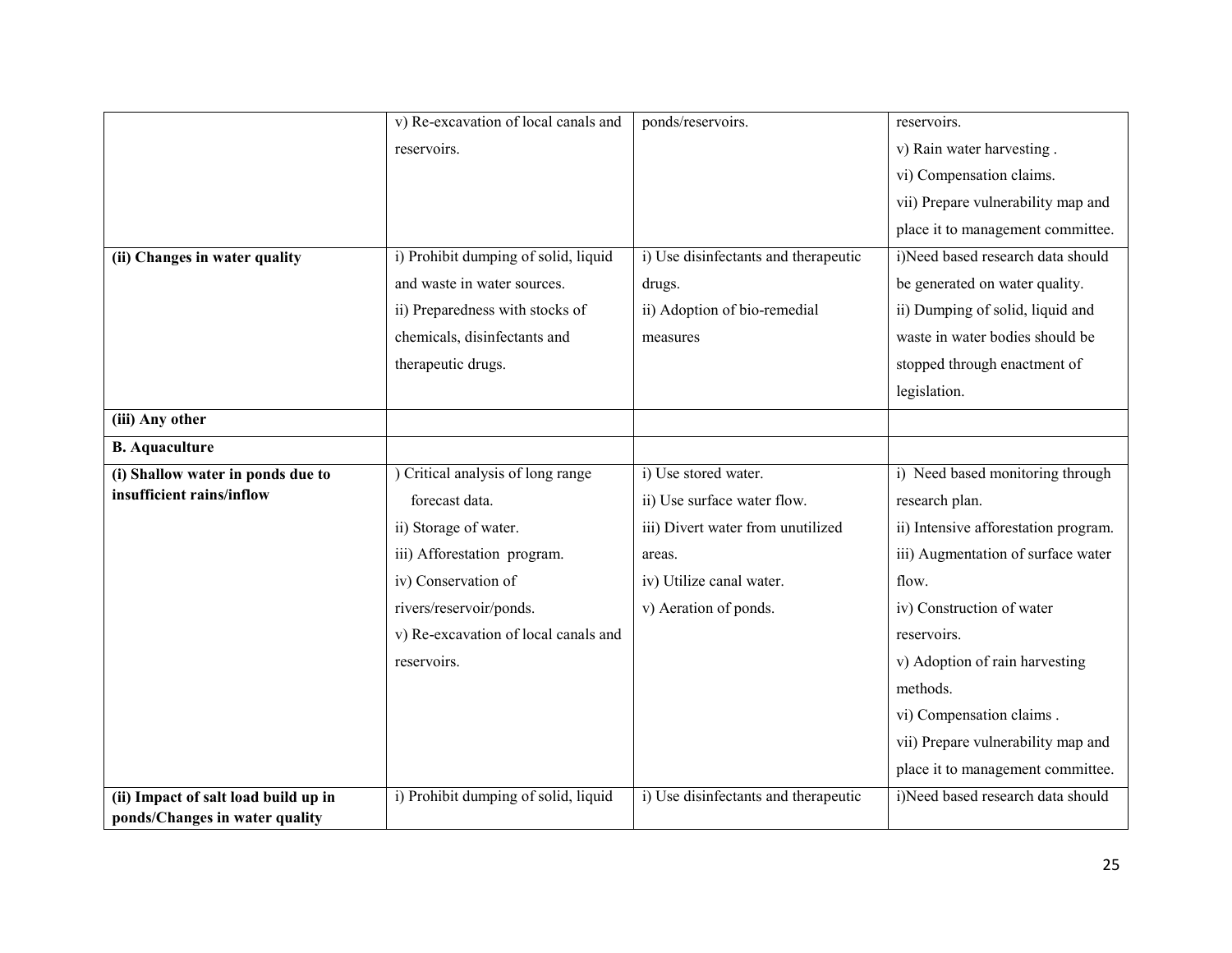|                                      | and waste in water sources.           | drugs.                              | be generated on water quality.       |
|--------------------------------------|---------------------------------------|-------------------------------------|--------------------------------------|
|                                      | ii) Preparedness with stocks of       | ii) Adoption of bio-remedial        | ii) Dumping of solid, liquid and     |
|                                      | chemicals, disinfectants and          | measures                            | waste should be stopped through      |
|                                      | therapeutic drugs.                    |                                     | enactment of legislation.            |
| (iii) Any other                      |                                       |                                     |                                      |
| 2. Flood                             |                                       |                                     |                                      |
| A. Capture                           |                                       |                                     |                                      |
| <b>Marine</b>                        |                                       | $\blacksquare$                      | $\blacksquare$                       |
| <b>Inland</b>                        |                                       |                                     |                                      |
| (i) Average compensation paid due to | i) Be prepared to evacuate at a short | i) Human evacuation from the area.  | i) Arrangement for rescue and        |
| loss of human life                   | notice.                               | ii) Coordination of assistance.     | casualty care.                       |
|                                      | ii) Preparation of flood control      | iii) Damage and need assessment.    | ii) Arrangement for burial control   |
|                                      | action plan.                          | iv) Immediate management of relief  | room.                                |
|                                      | iii) Warning dissemination and        | supplies.                           | iii) Restoration of essential        |
|                                      | precautionary response.               | v) Immediate help delivery.         | services, security and protection of |
|                                      | iv) Formation of flood management     |                                     | property.                            |
|                                      | committee.                            |                                     | iv) Support to rehabilitation,       |
|                                      | v) Enhancement in coping              |                                     | logistics, training and awareness    |
|                                      | capabilities of common people.        |                                     | build up & testing and updating the  |
|                                      | vi) Insurance for the life of         |                                     | plan.                                |
|                                      | people/fishermen.                     |                                     | v) Insurance and compensation        |
|                                      |                                       |                                     | claim.                               |
| (ii) No. of boats/nets damaged       | i) Annual repair of boats/nets and    | i) Coordination of assistance       | i) Education and training for the    |
|                                      | gears.                                | iii) Immediate management of relief | repair of boats/nets and gears.      |
|                                      | ii) Insurance of boats/nets/gears.    | supplies.                           | ii) Loss assessment $&$ insurance    |
|                                      |                                       | iv) Govt. support and compensation. | claim.                               |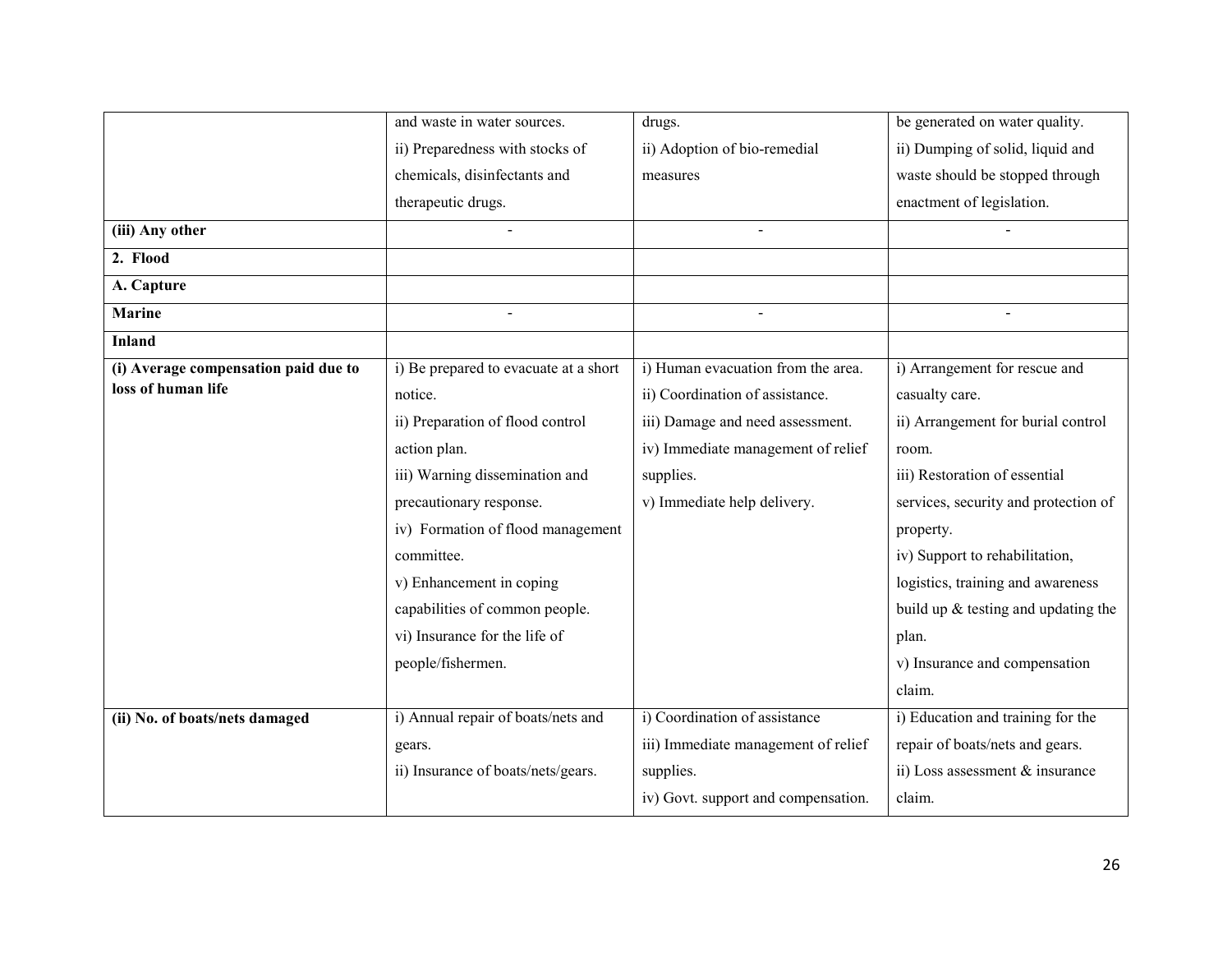| (iii) No. of houses damaged  | i) Education and training for the      | i) Arrangement of temporary shelters  | i)Loss assessment & insurance         |
|------------------------------|----------------------------------------|---------------------------------------|---------------------------------------|
|                              | repair of houses.                      | for homeless people.                  | claim.                                |
|                              | ii) Store raw material for emergency   | i) Damaged house enumeration and      | ii) Govt. assistance claim.           |
|                              | repair of houses.                      | need assessment.                      |                                       |
|                              | iii) House insurance.                  | ii)Coordination of assistance.        |                                       |
|                              |                                        | iii) Immediate management of relief   |                                       |
|                              |                                        | supplies.                             |                                       |
| (iv) Loss of stock           | i) Keep boats, nets/gears ready for    | i) Search/locate the stock/input.     | i) Locate backup stocks and verify    |
|                              | emergency use.                         | ii) Mobilize local people for         | its usability time.                   |
|                              | ii) Store fuels, food/other item       | protection.                           | ii) Follow flood control              |
|                              | iii) Develop flood control             | iii) Hire stock/inputs from distant   | management plan.                      |
|                              | management plans.                      | areas/company/ farmers who are not    | iii) Notify utilities of the critical |
|                              | iv) Stock material insurance.          | affected by flood.                    | demand about loss of stock and        |
|                              |                                        |                                       | inputs.                               |
|                              |                                        |                                       | iv) Loss assessment & insurance       |
|                              |                                        |                                       | claim.                                |
| (v) Changes in water quality | i) Provision to stop/close the         | i) Do not use contaminated water      | i) Need based research data should    |
|                              | effluent/sewerage discharge point in   | ii) Proper preparation and            | be generated to maintain water        |
|                              | water bodies                           | management through emergency          | quality,                              |
|                              | ii) Store chemicals, disinfectants and | aeration.                             | iii) Dumping of solid, liquid and     |
|                              | therapeutic drugs.                     | iii) Use appropriate amount of        | waste should be stopped through       |
|                              | iii) Develop flood control             | disinfectants, chemicals and          | enactment of legislation.             |
|                              | management plan.                       | therapeutic drugs.                    | iv) Contact Govt. and industrial      |
|                              |                                        | iv) Immediate support of              | organization for immediate remedy     |
|                              |                                        | Govt./industrial organizations for    | and cleaning of the water bodies.     |
|                              |                                        | maintaining the purity and quality of | v) Regular water monitoring and       |
|                              |                                        | water bodies.                         | bio-monitoring of water bodies for    |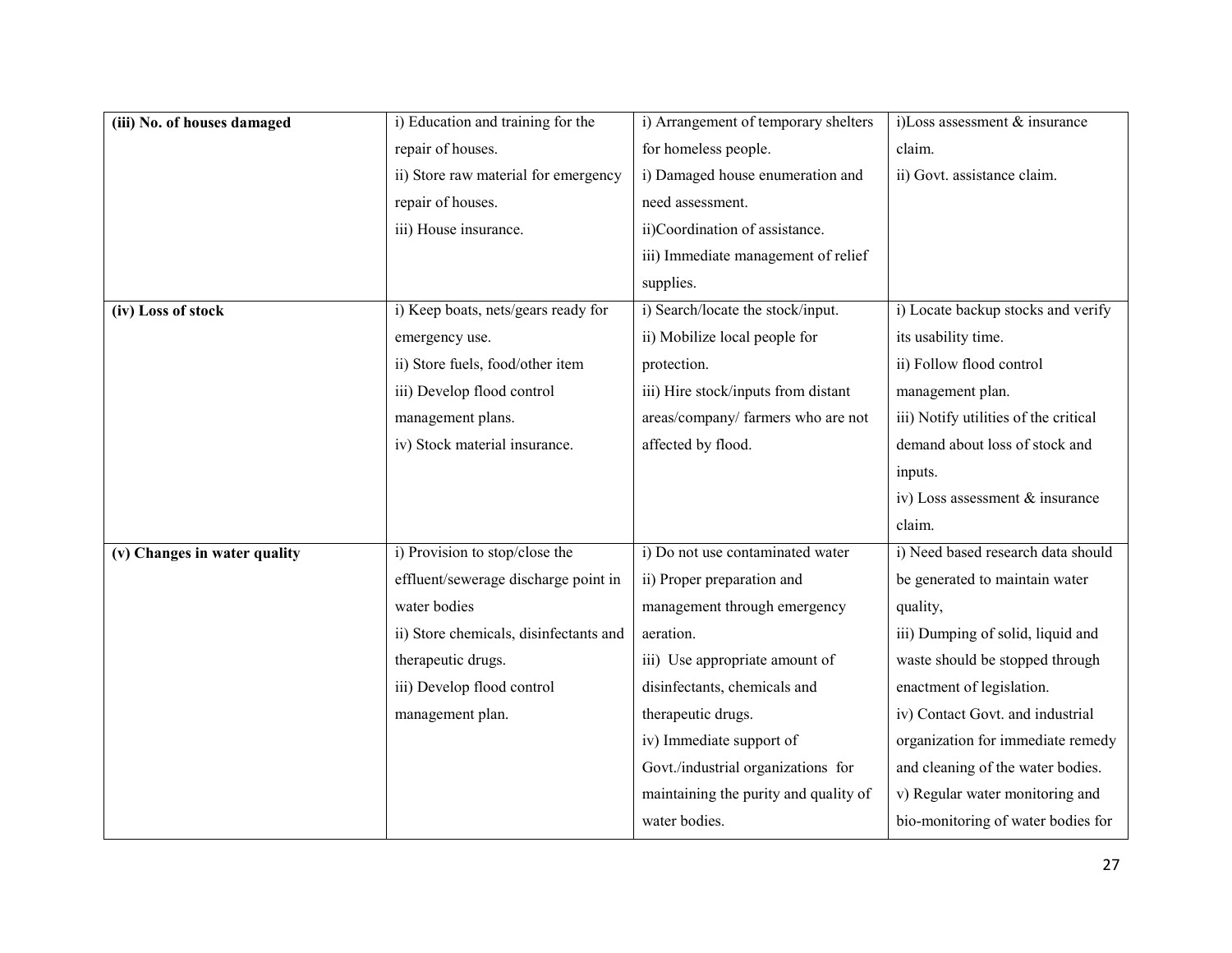|                                 |                                        | v) Need based bioremediation           | formulation of management plan        |
|---------------------------------|----------------------------------------|----------------------------------------|---------------------------------------|
| (vi) Health and disease         | i) Advance planning and                | i) Prompt action or immediate          | i) Laboratory diagnosis of diseased   |
|                                 | preparedness.                          | removal of disease causing agents/     | fish, generation of data about type   |
|                                 | ii) Store chemicals, disinfectants and | dead fish, followed by sterile or      | or kind of disease spread.            |
|                                 | therapeutic drugs.                     | landfill disposal.                     | iv) Eradicating the disease where     |
|                                 | iii) Stock sufficient stores of        | ii) Use appropriate amount of          | possible.                             |
|                                 | medicines.                             | disinfectants, chemicals and           | v) Follow up surveillance and         |
|                                 |                                        | therapeutic drugs.                     | monitoring after disease outbreak.    |
|                                 |                                        | iii) Emergency aeration or splashing   | vi) Bio-monitoring and maintaining    |
|                                 |                                        | in water bodies.                       | water quality.                        |
|                                 |                                        |                                        | vii) Need based research data         |
|                                 |                                        |                                        | should be generated.                  |
|                                 |                                        |                                        | vii) Loss assessment & insurance      |
|                                 |                                        |                                        | claim.                                |
|                                 |                                        |                                        |                                       |
| <b>B.</b> Aquaculture           |                                        |                                        |                                       |
| (i) Inundation with flood water | i) Proper facility construction for    | i) Arrangement for evacuation.         | i) Support to rehabilitation,         |
|                                 | ponds and its stock safety.            | ii) Arrangement for rescue and         | logistics, training and awareness     |
|                                 | ii) Development of flood control       | casualty care.                         | build up $&$ testing and updating the |
|                                 | management plan.                       | iii) Arrangement for burial control    | plan                                  |
|                                 | iii)Preparedness with emergency        | room.                                  | ii) Reallocate fish to maintain       |
|                                 | backup equipment on site.              | iv) Restoration of essential services, | appropriate biomass so that waste     |
|                                 | iv) Stock insurance.                   | security and protection of property.   | assimilation capacity of pond is not  |
|                                 | v) Preventive measures against entry   | v) Coordination of assistance.         | exceeded.                             |
|                                 | of alien/wild organisms through        | vi) Damage and need assessment.        | iii) Reduce or cease feeding          |
|                                 | flood water.                           | vii) Immediate management of relief    | because uneaten food and fish         |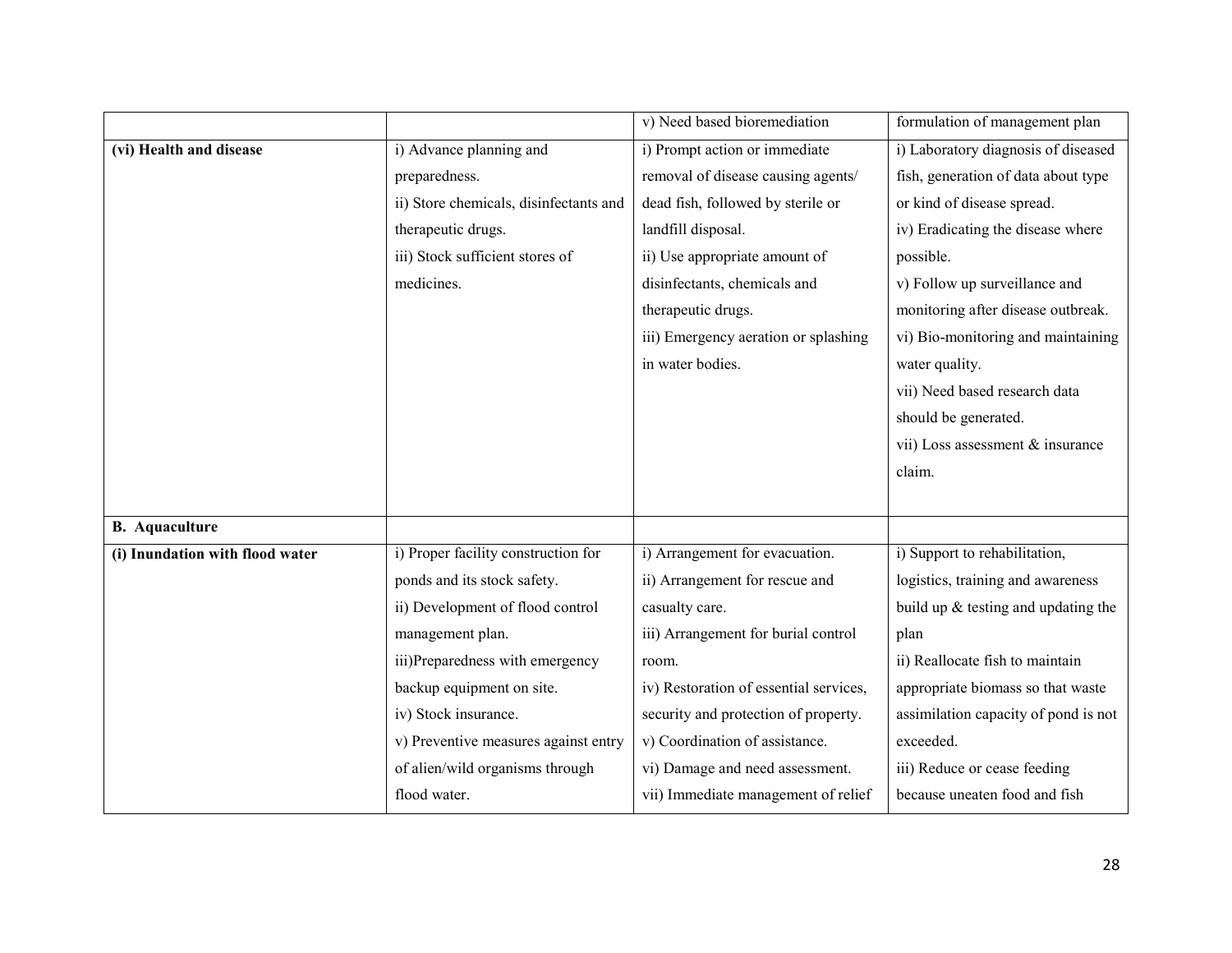|                                      |                                        | supplies.                              | waste decreases the dissolved       |
|--------------------------------------|----------------------------------------|----------------------------------------|-------------------------------------|
|                                      |                                        | viii) Release excess water from        | oxygen level.                       |
|                                      |                                        | height of T.                           | iv) Strengthening of water          |
|                                      |                                        | viii) Lower the water level in culture | bodies/ponds.                       |
|                                      |                                        | facilities.                            | v) Loss assessment $&$ insurance    |
|                                      |                                        |                                        | claim.                              |
|                                      |                                        |                                        |                                     |
|                                      |                                        |                                        |                                     |
| (ii) Water contamination and changes | i) Store chemicals, disinfectants and  | i) Do not use contaminated water.      | i) To maintain water quality, need  |
| in water quality                     | therapeutic drugs                      | ii) Proper preparation and             | based research data should be       |
|                                      | ii) Develop flood control              | management through emergency           | generated                           |
|                                      | management plan                        | aeration (paddle wheel                 | ii) Dumping of solid, liquid and    |
|                                      |                                        | aerator/circulating aerator), that may | waste should be stopped through     |
|                                      |                                        | improve water quality in affected      | enactment of legislation.           |
|                                      |                                        | areas.                                 | iii) Immediate remedy and cleaning  |
|                                      |                                        | iii) Use appropriate amount of         | of water bodies.                    |
|                                      |                                        | disinfectants, chemicals and           | iv) Regular water monitoring and    |
|                                      |                                        | therapeutic drugs.                     | bio-monitoring of water bodies for  |
|                                      |                                        | iv) Maintaining the purity and quality | formulation of management plan.     |
|                                      |                                        | of water bodies.                       |                                     |
|                                      |                                        | iv) Need based bioremediation.         |                                     |
| (iii) Health and diseases            | i) Advance planning and                | i)Identification of type of disease    | i) Laboratory diagnosis of diseased |
|                                      | preparedness.                          | outbreak, immediate removal of         | fish, generation of data about type |
|                                      | ii) Store chemicals, disinfectants and | disease causing agents/ dead fish.     | or kind of disease spread.          |
|                                      | therapeutic drugs.                     | ii) Use appropriate amount of          | ii) Eradicating the disease.        |
|                                      | iii) Stock sufficient emergency        | disinfectants, chemicals and           | iii) Follow up surveillance and     |
|                                      | medicines.                             | therapeutic drugs.                     | monitoring.                         |
|                                      |                                        |                                        |                                     |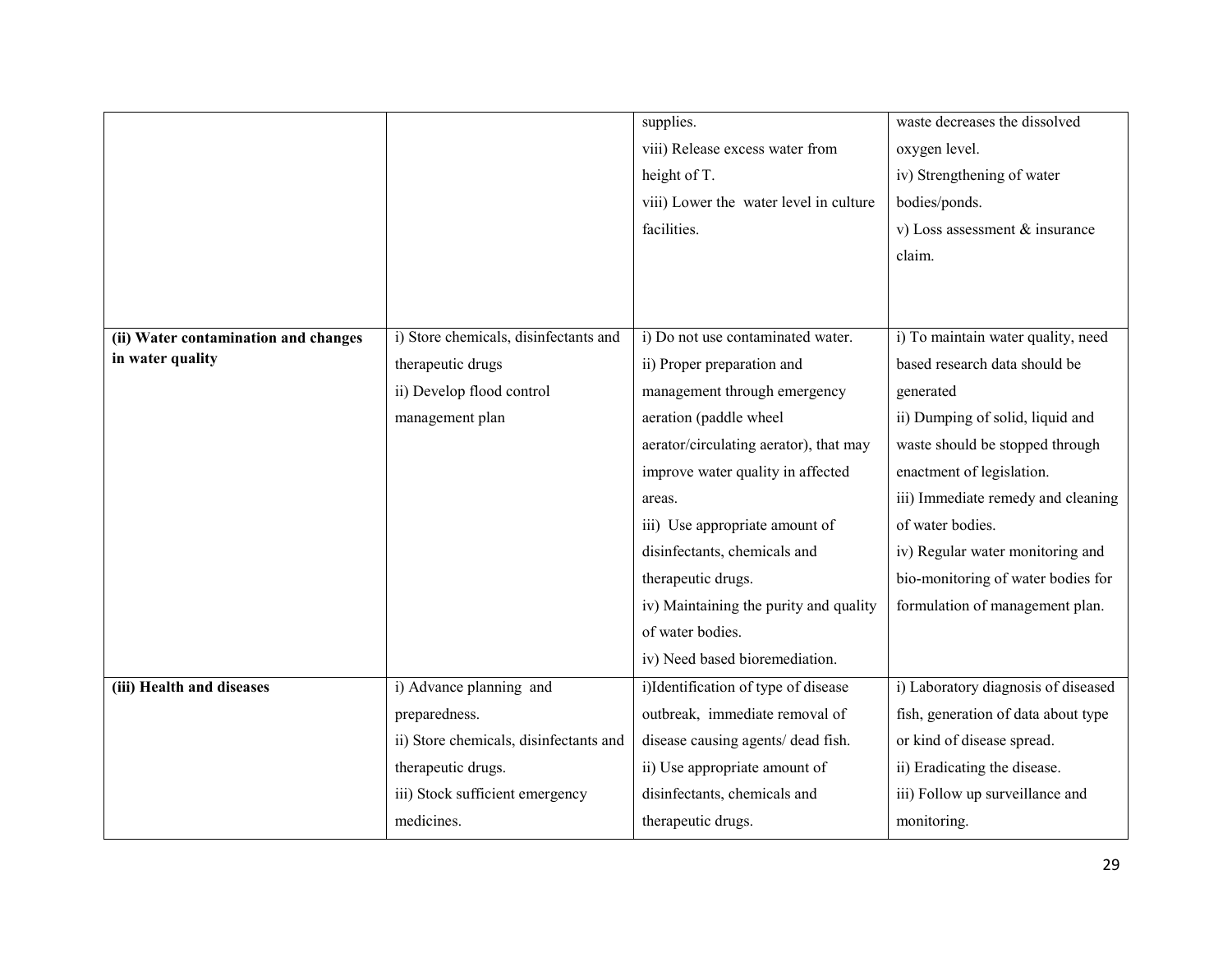|                                      |                                        | iii) Determination of nature and speed | iv) Proper disposal of dead fish. |
|--------------------------------------|----------------------------------------|----------------------------------------|-----------------------------------|
|                                      |                                        | of transmission of diseases.           | v) Loss assessment & insurance    |
|                                      |                                        | vi )Emergency aeration or splashing    | claim.                            |
|                                      |                                        | in water bodies.                       |                                   |
|                                      |                                        |                                        |                                   |
| (iv) Loss of stock and input (feed,  | i) Keep the stock/input at safe place  | i) Search/locate the stock/input.      | i) Strengthening of stocks.       |
| chemicals)                           | for emergency purpose.                 | ii) Purchase/hire valuable             | ii) Assessment of total loss.     |
|                                      | ii) Store fuels, food/other item.      | stock/inputs from distant areas not    | iii) Insurance claims.            |
|                                      | iii) Develop flood control             | affected by flood.                     |                                   |
|                                      | management plan.                       |                                        |                                   |
|                                      | iv) Stock material insurance.          |                                        |                                   |
| (v) Infrastructure damage (pumps,    | i) Educate and provide training for    | i) Notify utilities of the critical    | i)Damaged infrastructure          |
| aerators, huts etc)                  | the repair of infrastructure.          | demand.                                | enumeration and need assessment.  |
|                                      | ii) Follow flood control management    | ii)Coordination of assistance.         | ii) Locate backup equipment and   |
|                                      | plan.                                  | iii) Immediate management of relief    | verify its operation.             |
|                                      | iii) Store raw materials for repairing | supplies.                              | iii) Repair of damaged            |
|                                      | of pumps aerators, huts etc.           |                                        | infrastructure.                   |
|                                      | iv) Infrastructure insurance.          |                                        | iv) Loss assessment & insurance   |
|                                      |                                        |                                        | claim.                            |
|                                      |                                        |                                        |                                   |
| 3. Cyclone / Tsunami                 | Not a cyclone affected district.       |                                        |                                   |
| A. Capture                           |                                        | $\sim$                                 | $\blacksquare$                    |
| <b>Marine</b>                        |                                        |                                        |                                   |
| (i) Average compensation paid due to |                                        |                                        |                                   |
| loss of fishermen lives              |                                        |                                        |                                   |
| (ii) Avg. no. of boats/nets damaged  | $\blacksquare$                         | $\blacksquare$                         | $\blacksquare$                    |
| (iii) Avg. no. of houses damaged     |                                        |                                        |                                   |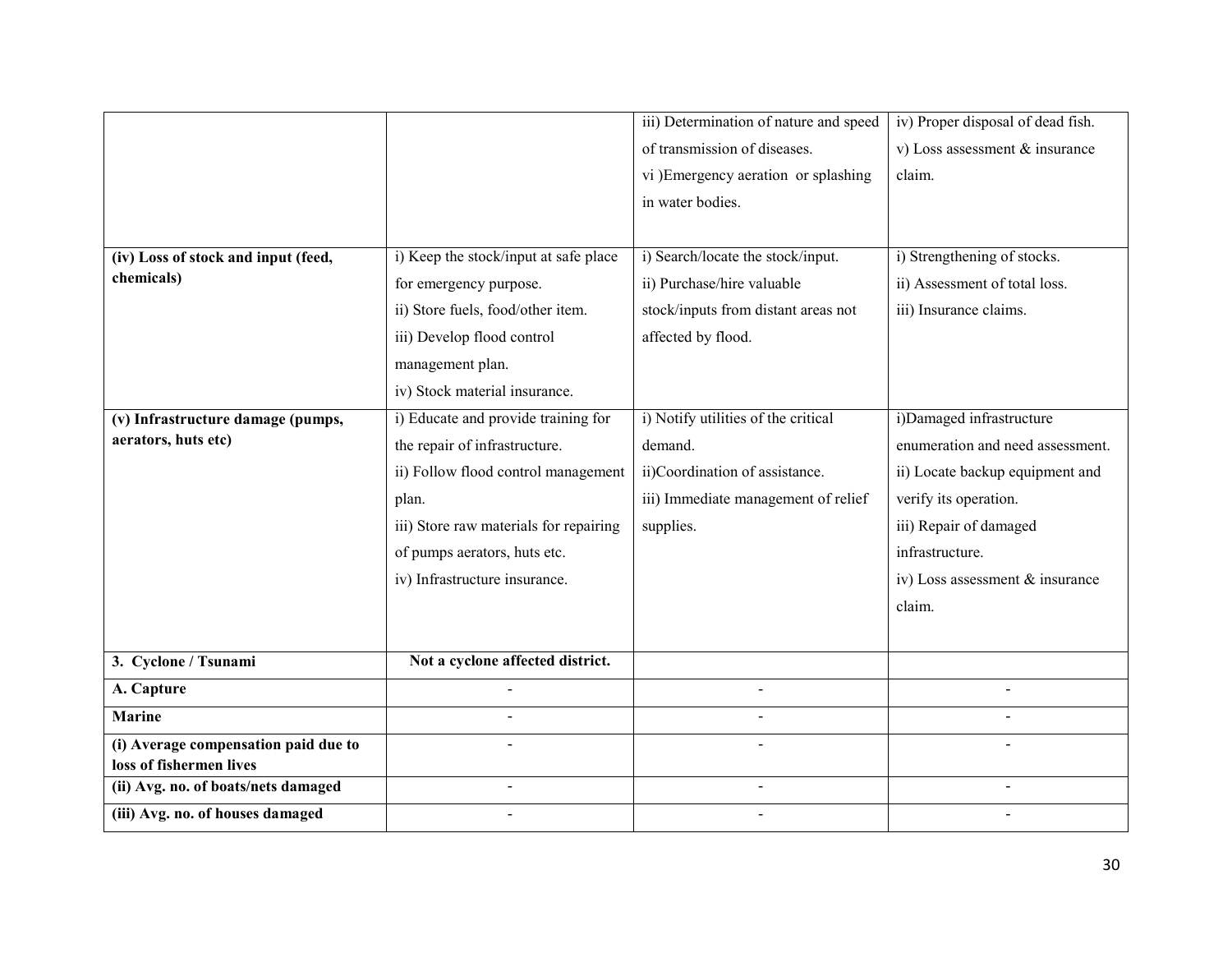| <b>Inland</b>                       |                                       |                                        |                                     |
|-------------------------------------|---------------------------------------|----------------------------------------|-------------------------------------|
| <b>B.</b> Aquaculture               |                                       |                                        |                                     |
| (i) Overflow / flooding of ponds    |                                       |                                        |                                     |
| (ii) Changes in water quality       |                                       |                                        |                                     |
| (freshwater/brackish water ratio)   |                                       |                                        |                                     |
| (iii) Health and disease            |                                       |                                        |                                     |
| (iv) Loss of stock and input (feed, |                                       |                                        |                                     |
| chemicals etc.)                     |                                       |                                        |                                     |
| (v) Infrastructure damage (pumps,   |                                       |                                        |                                     |
| aerators, shelters/huts etc.)       |                                       |                                        |                                     |
| (vi) Any other                      |                                       | $\overline{a}$                         |                                     |
| 4. Heat wave and cold wave          |                                       |                                        |                                     |
| A. Capture                          |                                       |                                        |                                     |
| <b>Marine</b>                       |                                       |                                        |                                     |
| <b>Inland</b>                       | i)Stay aware of upcoming              | i) Monitor fishing sites frequently to | i) Intensive afforestation program  |
|                                     | temperature changes.                  | ensure that they are not affected by   | for reducing heat waves.            |
|                                     | ii) Arrange the aerators.             | heat or cold waves.                    | ii) Collect basic weather data and  |
|                                     | iii) Ensure sufficient water level in | ii) Use dark materials to cover the    | incidence of extreme and physical   |
|                                     | water bodies.                         | water bodies during excessive heat     | data of water bodies, water         |
|                                     | vi) Formulate strategic fishing       | waves.                                 | chemistry and seasonal changes,     |
|                                     | management during the heat/cold       | iii) Stay hydrated by drinking plenty  | plankton profile and seasonal       |
|                                     | waves.                                | of fluids during fishing/field work.   | blooms, topography and soil         |
|                                     | v) Tree plantation around fish ponds  | iv) Educating the farmers through      | composition.                        |
|                                     |                                       | electronic or print media              | iii) Gather information about       |
|                                     |                                       |                                        | history of catch per unit effort as |
|                                     |                                       |                                        | well as fish yield rate during heat |
|                                     |                                       |                                        | wave and cold wave and              |
|                                     |                                       |                                        | accordingly simulate future plan    |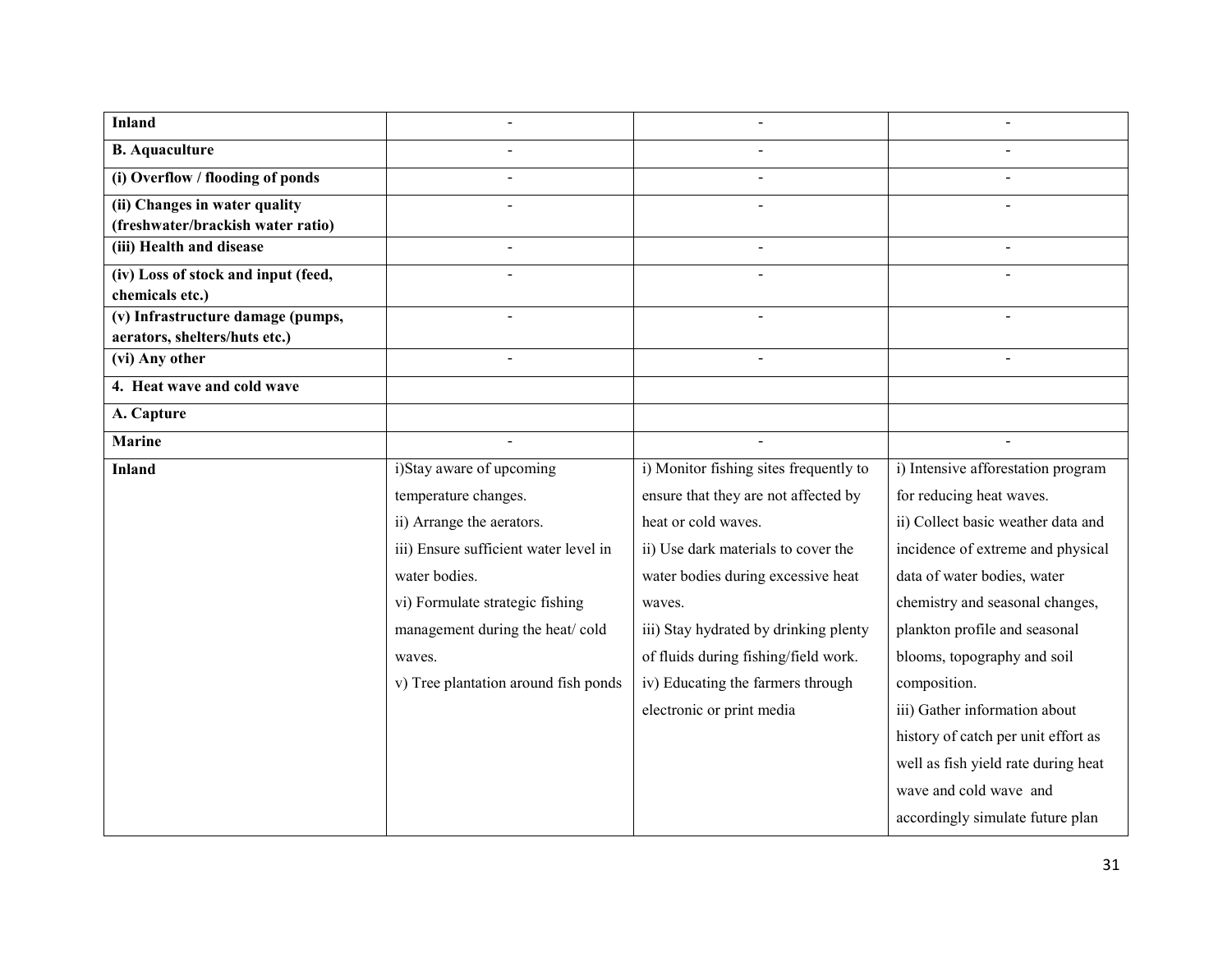|                                        |                                       |                                        | for sustainable fishing.            |
|----------------------------------------|---------------------------------------|----------------------------------------|-------------------------------------|
|                                        |                                       |                                        | v) Loss assessment $&$ insurance    |
|                                        |                                       |                                        | claim.                              |
|                                        |                                       |                                        |                                     |
| <b>B.</b> Aquaculture                  |                                       |                                        |                                     |
| (i) Changes in pond environment (water | i)Listen to local weather forecasts   | i) Monitor fishing sites frequently to | i) Intensive afforestation program  |
| quality)                               | and stay aware of upcoming            | ensure that they are not affected by   | for reducing heat waves.            |
|                                        | temperature changes.                  | heat or cold waves.                    | ii) Collect basic weather data and  |
|                                        | ii) Arrange the aerators.             | ii) Use dark materials to cover the    | incidence of extreme and physical   |
|                                        | iii) Ensure sufficient water quantity | water bodies during excessive heat     | data of water bodies, water         |
|                                        | in water bodies.                      | waves.                                 | chemistry and seasonal changes,     |
|                                        | iv)Formulate strategic fishing        | iii) Stay hydrated by drinking plenty  | plankton profile and seasonal       |
|                                        | management for the heat/cold          | of fluids during fishing/field work.   | blooms, topography and soil         |
|                                        | waves.                                | vi) Adopt proper care and              | composition.                        |
|                                        | v) Tree plantation around fish ponds  | management during the fishing          | iii) Gather information about       |
|                                        |                                       | period of cold/heat wave like keeping  | history of catch per unit effort as |
|                                        |                                       | stock of drinking water and extra      | well as fish yield rate during heat |
|                                        |                                       | cloths.                                | wave and cold wave and              |
|                                        |                                       | vi) Educating the farmers through      | accordingly simulate future plan    |
|                                        |                                       | electronic or print media              | for sustainable fishing.            |
|                                        |                                       |                                        | vi) Loss assessment & insurance     |
|                                        |                                       |                                        | claim.                              |
|                                        |                                       |                                        |                                     |